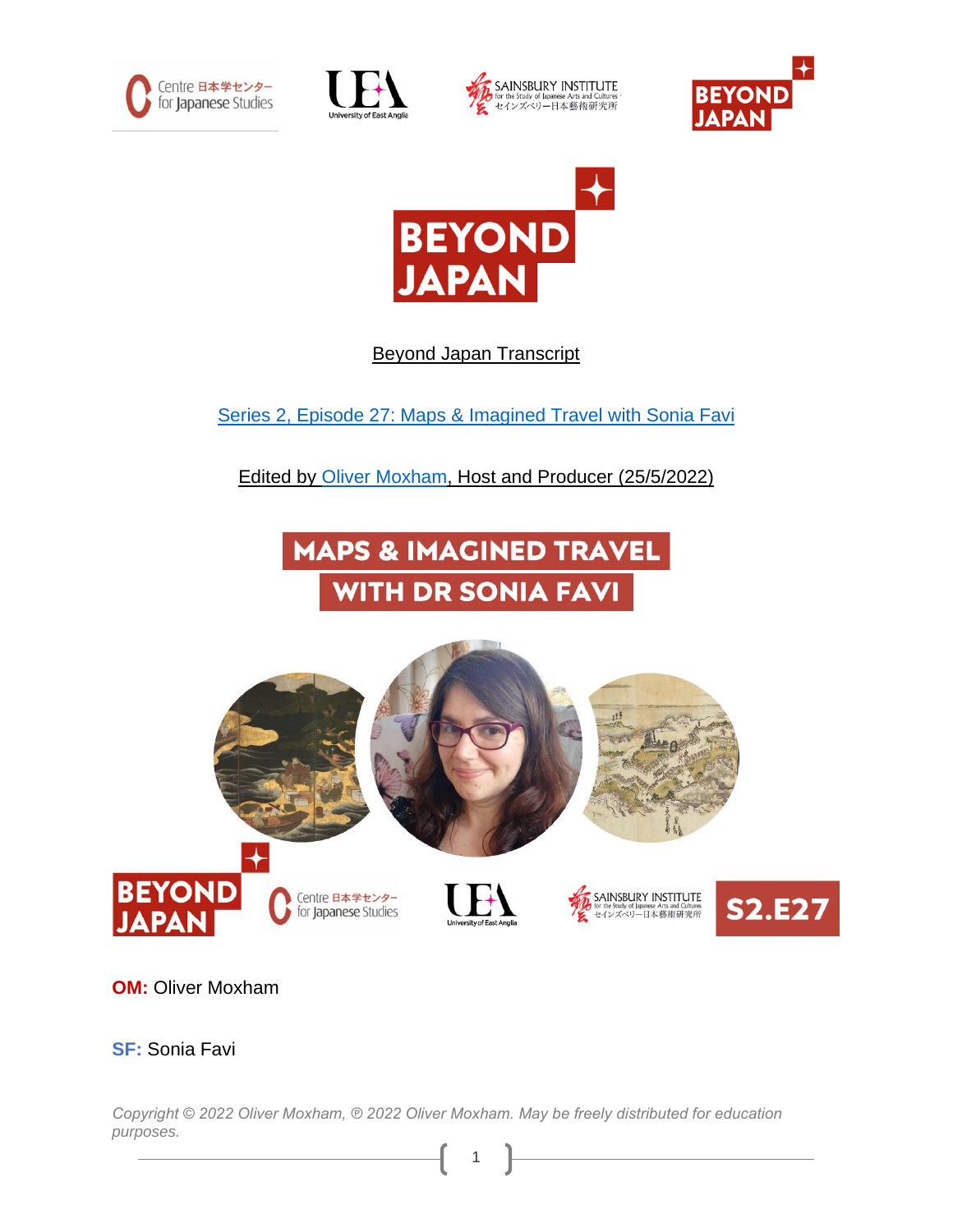







**OM:** Hello and welcome to *Beyond Japan*, an interdisciplinary podcast that looks at the broad reach of Japanese Studies from within and beyond Japan. This podcast is brought to you by the Centre for Japanese Studies at the Sainsbury Institute for the Study of Japanese Arts and Cultures in collaboration with the University of East Anglia. I'm your host, Oliver Moxham, Research Project Coordinator at the Sainsbury Institute and researcher of language and Japanese war heritage.

This week we were joined by Dr [Sonia Favi,](https://www.linkedin.com/in/sonia-favi-ba552a206/) researcher at the University of Turin, to discuss the history of imagined travel. Sonia's digital exhibition, ['Travels in Tokugawa](https://digitalexhibitions.manchester.ac.uk/s/travels-in-japan/page/introduction)  Japan [\(1603-1868\): A Virtual Journey',](https://digitalexhibitions.manchester.ac.uk/s/travels-in-japan/page/introduction) explores how late Edo-period maps indulged the imagination of those unable to journey across the country due to restrictive travelling conditions, something we are all too familiar with in the wake of the COVID-19 pandemic.

\*\*\*

We hope you enjoy the show.

**OM:** Okay, good morning, Sonia, welcome to the podcast.

**SF:** Thank you, good morning.

**OM:** So, first of all, we'd like to know a bit more about you. Can you tell us about your area of expertise and how your interests that brought you there?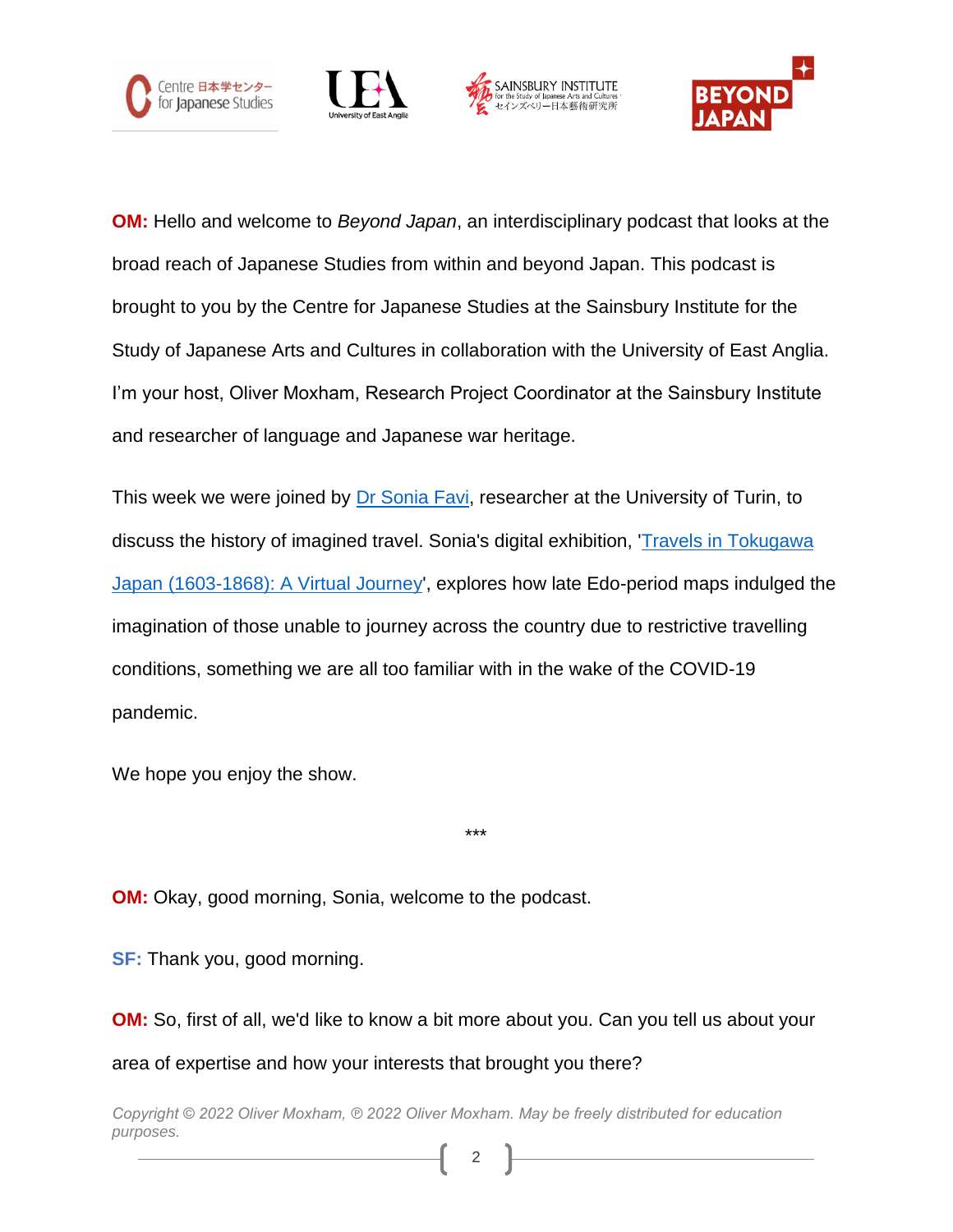







**SF:** Yeah. Thank you very much. First of all, many thanks again for your invitation to be a part of this podcast. I'm really glad to be here.

So, my name is Sonia Favi. I'd say my main areas of expertise are Japanese history and book history, with a special focus on travel studies. For most of my career, I've been working on travel related sources and on travel encounters within Japan and between Japan and Europe. When I applied for my PhD, which I completed at Ca' Foscari University in Venice in 2013, I was at first mainly interested in doing research on book history, and I received funding for that by the European Social Fund. One condition for obtaining the PhD scholarship was for my research to involve a collaboration with an Italian cultural institution for the announcement of their Japan related holdings.

So, this is how I started a partnership with the Marciana National Library in Venice, which has an extensive collection of Japan related materials dated from the 16th and 17th centuries, mainly commercially published travel records connected to the activities of Jesuit missionaries in Japan. I mapped this collection, creating an online database now hosted on the Ca' Foscari University of Venice website, and that was how I developed an interest in the travel encounters that led to the production and circulation of this sort of material in Italy.

This became the main focus of my thesis, which analysed the cultural and intellectual exchanges and the editorial processes that led to the popularity of Japan as a subject in travel literature in 16th century Italy. This later also became the subject of a monograph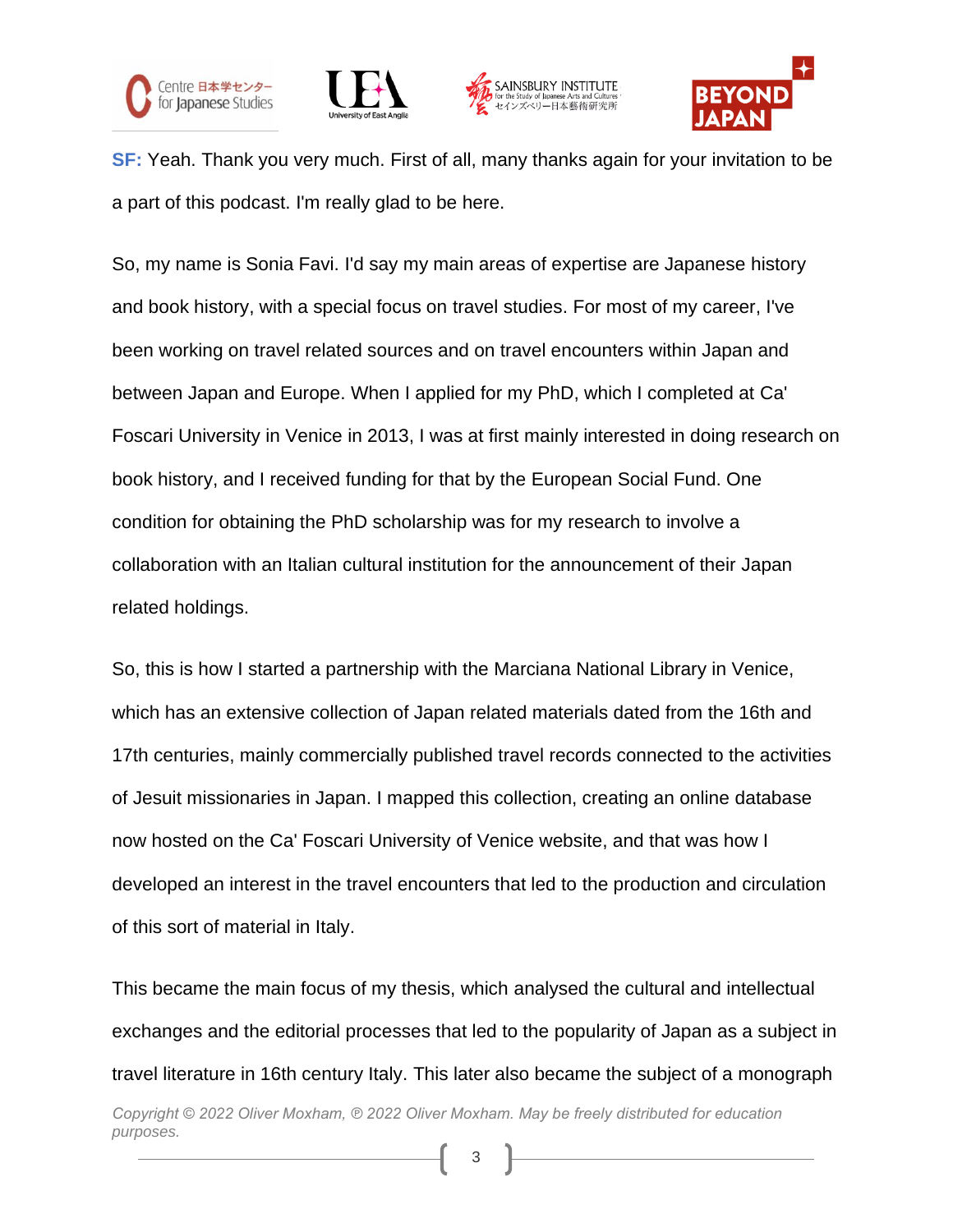







which was published in 2018. In the meantime, my newfound interest in the history of the cultural exchanges between Japan and Italy led me to be involved in a couple of other projects related to both book history and travel history.

I participated in a project led by the National Institute of Japanese Literature of Tokyo, which involved the cataloguing of a collection of Japanese manuscripts put together by the Italian missionary Mario Marega, who was in Japan from the 1930s to the late 1970s. The manuscripts, which are mostly legal documents related to the prosecution cases of Christians in Japan in the 17th century, are now preserved in the Vatican Library in Rome. I was also part of the project, led by Professor Akamuro of the Art Research Center of Ritsumeikan University in Kyoto, for the mapping, digitization, cataloguing and study of Japanese collections reserved in European libraries and museums. I worked in particular on a second collection put together by Mario Mareda and preserved at the Pontifica Salesiana University in Rome, which includes woodblock prints and printed books and maps.

It was through this collection that I developed a passion for maps, and then in 2016, I learned of the existence of the Japanese collection at the John Rylands Library of the University of Manchester, which had been previously catalogued by Professor Peter Kornicki in 1993. The collection included a wide and still mostly unstudied group of maps dated from the Tokugawa or Edo period (1603-1868) and from the Meiji period (1868-1912), and this piqued my interest and led me to apply for a visiting fellowship at the library [which] I got.

*Copyright © 2022 Oliver Moxham, ℗ 2022 Oliver Moxham. May be freely distributed for education purposes.*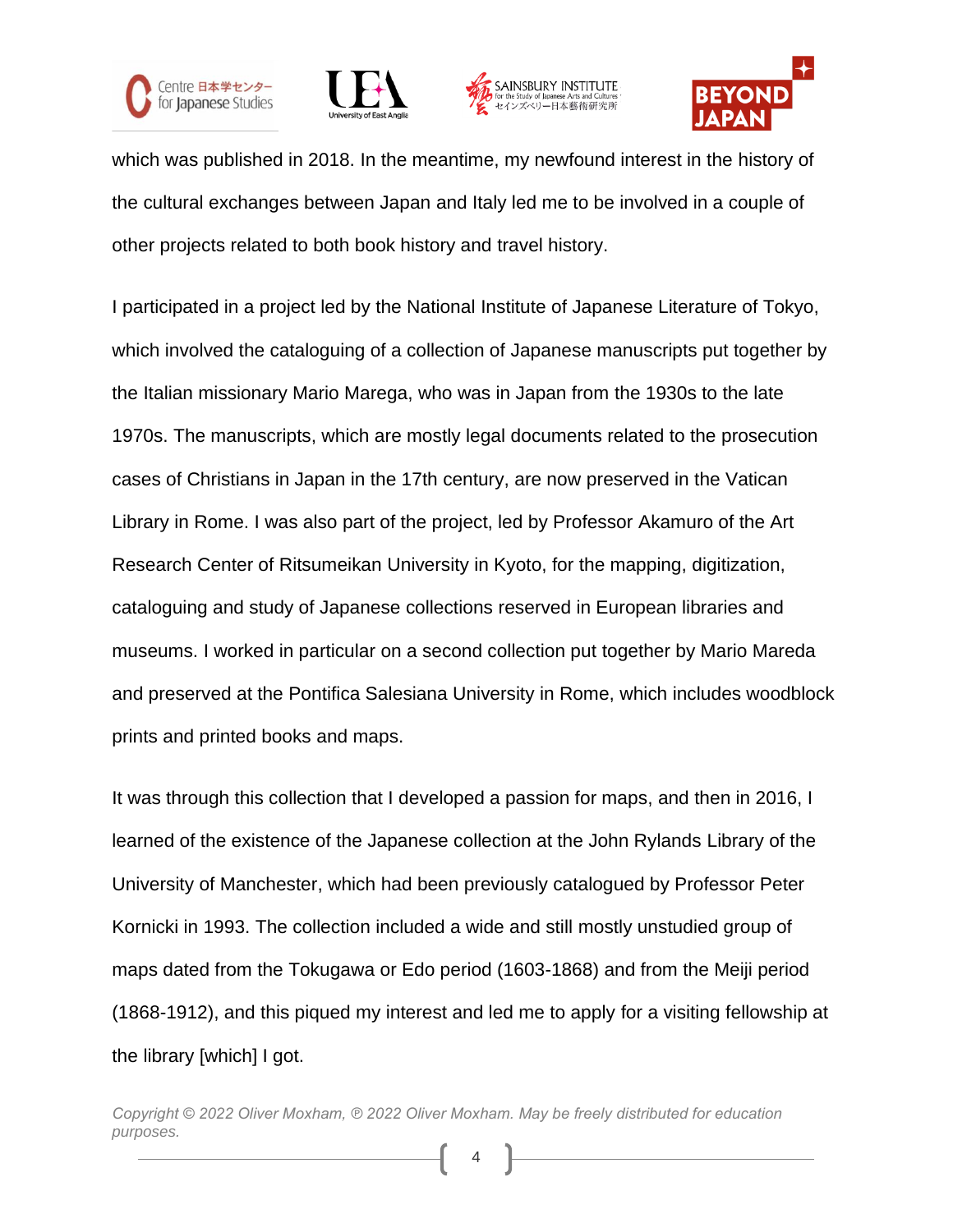







From the weeks I spent at the Rylands Library, I gained enough material to work on a research proposal for a longer project related to the collection. The proposal was titled 'Travel in Tokugawa Period Japan', and it ended up winning a [Marie Sklodowska-Curie] Fellowship in the context of the EU-founded Horizon 2020 European Research Frame, and the project started in 2019, and it ended actually a few months ago, in 2021. It was meant to investigate the cultural and social meaning of travel as both a physical and a virtual and intellectual practice in 18th and 19<sup>th</sup> century Japan, and it also led to a twoyear partnership with the John Rylands Library, which I am very grateful for because it opened many opportunities for me and also helped in opening new directions for my research. I'd say that's about it.

**OM:** It's fascinating. So, your recent publications have looked at the circulation of people and literature between Japan and Italy in the 16th century. Could you give us an idea of who would be able to travel such great distances then, and to what end were they travelling?

**SF:** Yeah, it was mainly European merchants, Christian missionaries, and at least in two occasions before the mid-17th century, also Japanese dignitaries travelling to Europe. So, I'd say that the exchanges and travel encounters that happened between Europe and Japan in the 16th century can be understood mainly in light of commercial drive and of religious order. Commercial drive was one of the engines of the so-called European age of exploration, a period of time usually located by historians between the 15th and the 17th centuries, when several European countries engaged in naval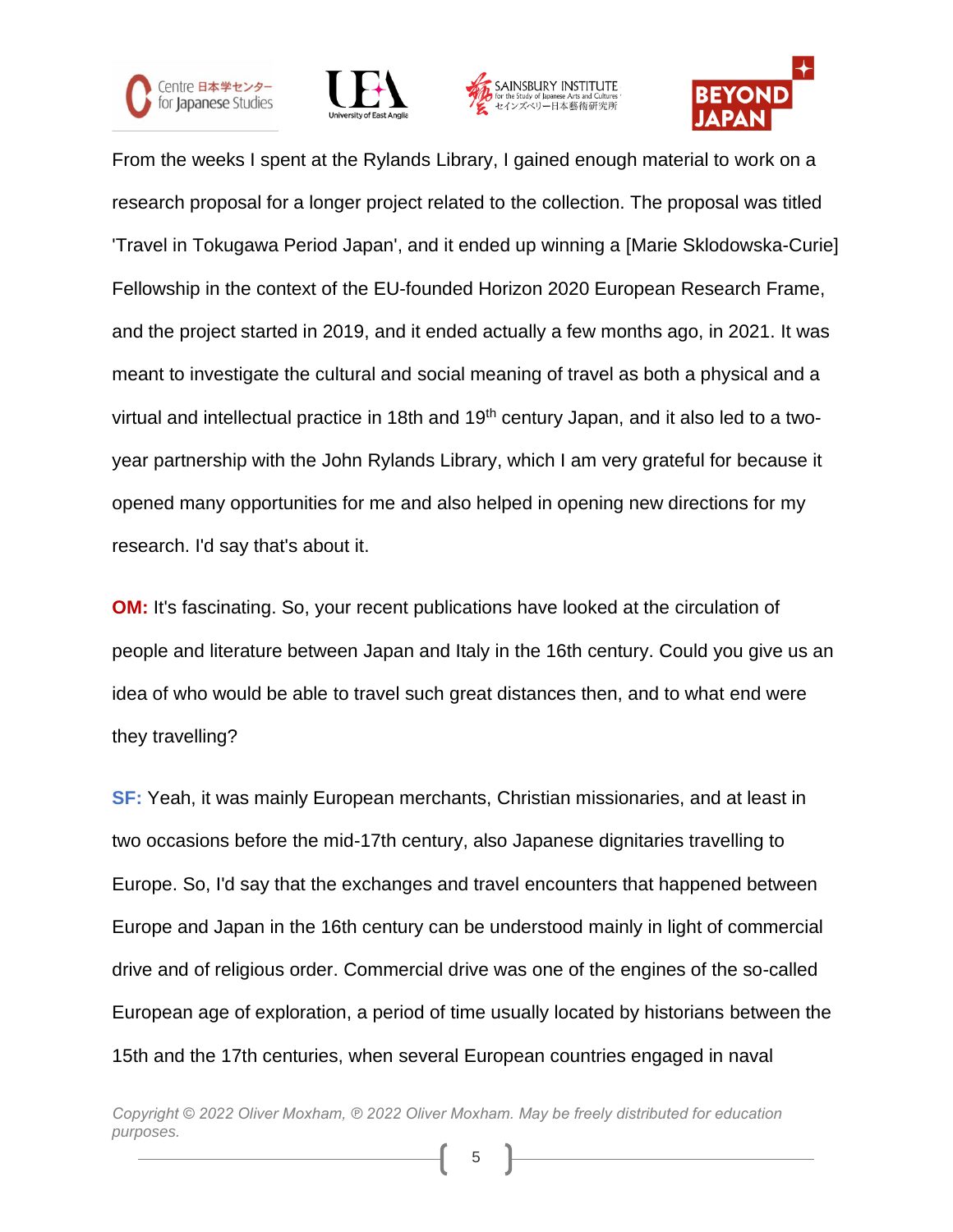







explorations of areas of the world that were either unknown to them or only very partially explored. Japan was one of those areas before the 15<sup>th</sup> century. No European travel that we know of ever set foot in the archipelago and only vague references to the country had appeared in European literature.

A key event for the arrival of the first European travellers in Japan was the voyage to India by the Portuguese explorer Vasco Da Gama between 1497 and 1499. This voyage for the first time rounded the Cape of Good Hope on the Southern tip of Africa, and it was a milestone for the creation of a Portuguese commercial Empire in Asia as it opened a new sea route which made it much easier for merchants to reach the region. After the Gama's voyage, the Portuguese proceeded to create the so-called *Estado da Índia*, or "State of India", which is perhaps better understood as a structured group of trade posts rather than as a state in the proper sense of the term, and they launched a very profitable exchange with several Asian countries, including China.

Initially, they didn't show any particular interest in Japan, perhaps because, as I mentioned, very little was known in Europe about the country at the time, but then in 1543, a small group of Portuguese travellers who had joined the crew of a Chinese ship were driven by a storm to the shores of Tanegashima, a small island to the south of Japan. The local lord, Tanegashima Tokitaka, welcomed the travellers and showed interest in the goods that they were carrying and especially in their guns, so much so that he bought two of them. A Portuguese blacksmith was then called to the island the

*Copyright © 2022 Oliver Moxham, ℗ 2022 Oliver Moxham. May be freely distributed for education purposes.*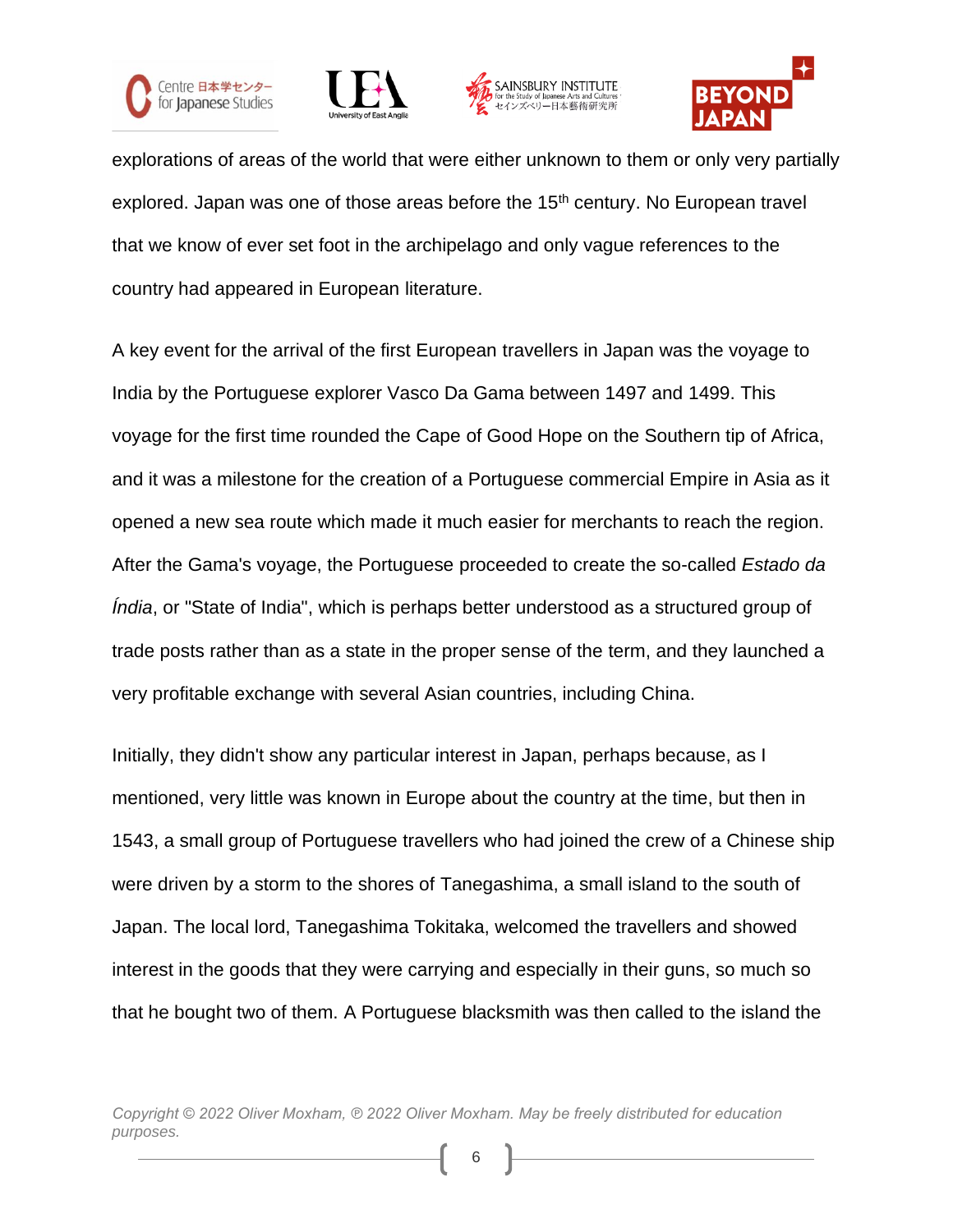







following year in order to help local blacksmiths in reproducing them. This initial exchange sparked a mutual interest in commerce, and by 1555 the first ships officially

sent by the *Estado da Índia* reached the Japanese port of Hirado. By the end of the 16th century, Spanish settlers in the Philippines also began to trade with Japan, and at the beginning of the 17th century trade posts were created on the archipelago by the Dutch and British East India Companies.

This kept on until the late 1630s, when a change in political circumstances in Japan led to the expulsion of all European merchants, with the exception of members of the Dutch East India Company. As for religious drive, it was another key motivation for the Portuguese expansion and more generally for travel between Europe and Japan. In the 16th century, under the protection of the Portuguese Crown, the Franciscan Order and the Dominican Order carried out their earliest missions to convert the local population of India in 1500 and 1503 respectively, and then in 1538, a fiscal policy was established in Goa, giving official sanction to their efforts.

As far as Japan was concerned, however, the missionary effort was mainly undertaken by the Society of Jesus, which was founded right when the first Portuguese travellers were about to land in Japan in 1540 by Ignatius of Loyola and nine other core fathers. These founding fathers identified the purpose of the order in the defence and propagation of the faith and strongly emphasized the role of education, a trait that defines the Jesuits in relation to other orders. Their initial agreement also required a subscription to a specific vow which bound members of the Society to travel anywhere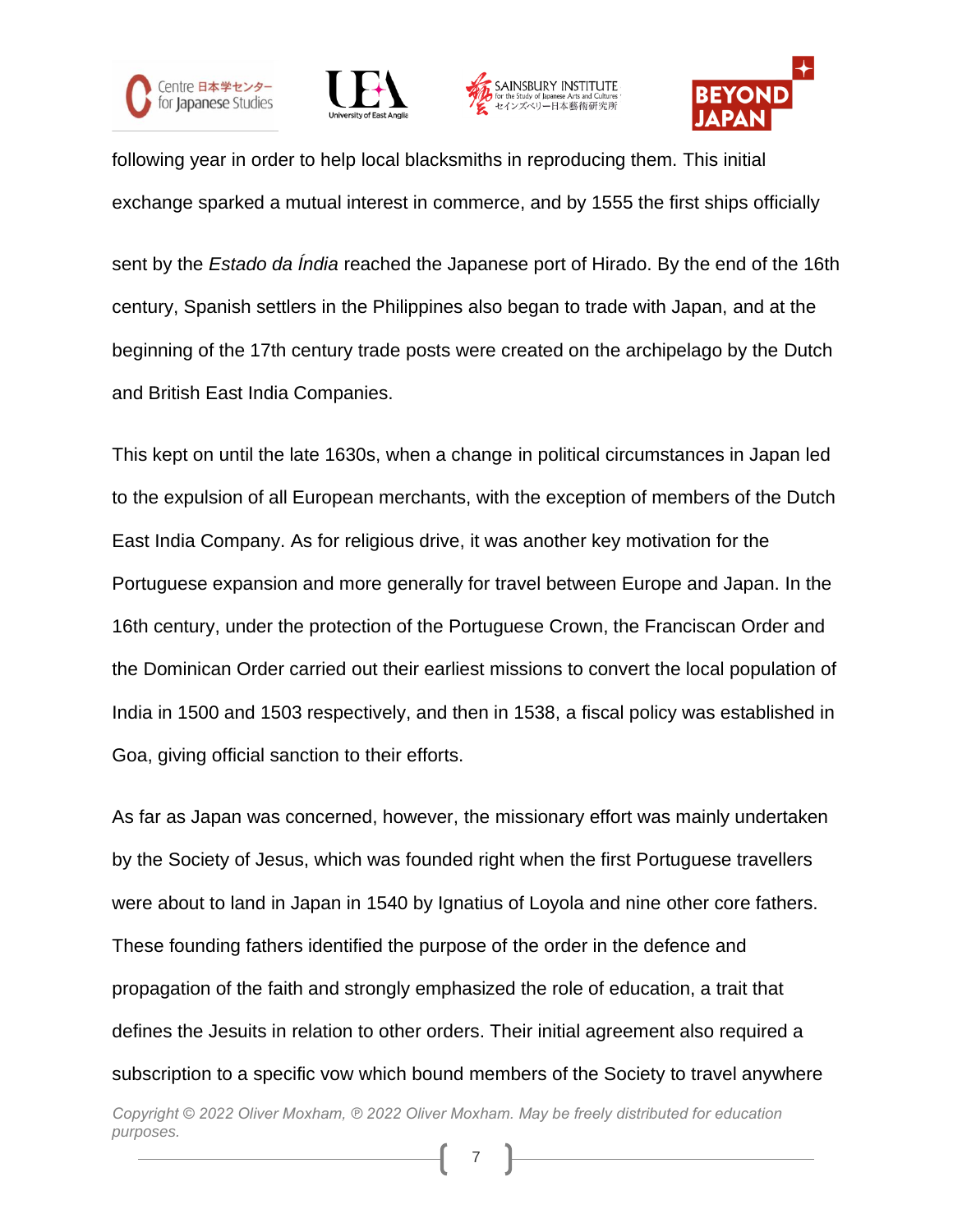







in the world to perform their ministry, and this gave birth to what was in all respects an order of itinerant missionaries. In this sense, travel was part of the Society ever since its foundation, and members of the Society, mainly of Spanish, Portuguese, and Italian origins, came to exert a big role in the diffusion of Christianity, both in the Pacific area and in the Atlantic area.

The first Jesuit father to set foot in Asia was one of the members of the original group of the Society's founders, Francis Xavier, who was sent by Ignatius on a mission to India in the very year of the creation of the order and was then followed by 40 or so missionaries in a matter of less than ten years. Xavier himself sailed from India to Japan in 1549, motivated by a very promising encounter with a Japanese native named Yajiro, or 'Angelo', and in Japan a group of missionaries was able to establish connections with a number of local lords, particularly in the Kyushu area, and to give birth to a flourishing local mission.

Unfortunately for them, at the end of the  $16<sup>th</sup>$  century began the persecution of Christians in Japan, which became systematic by 1614, again in light of changing political circumstances. So, all in all, the Jesuits didn't accomplish much in terms of conversions, but they were still instrumental in bringing elements of the so-called *nanba bunka*, or 'culture of the Southern barbarians', as the Europeans were called in Japan, and this included commercial products, but also linguistic, cultural, and artistic influences of various kinds. It was also through the Jesuits that Japan as a geographic reality became familiar to a growing section of the European public. Members of the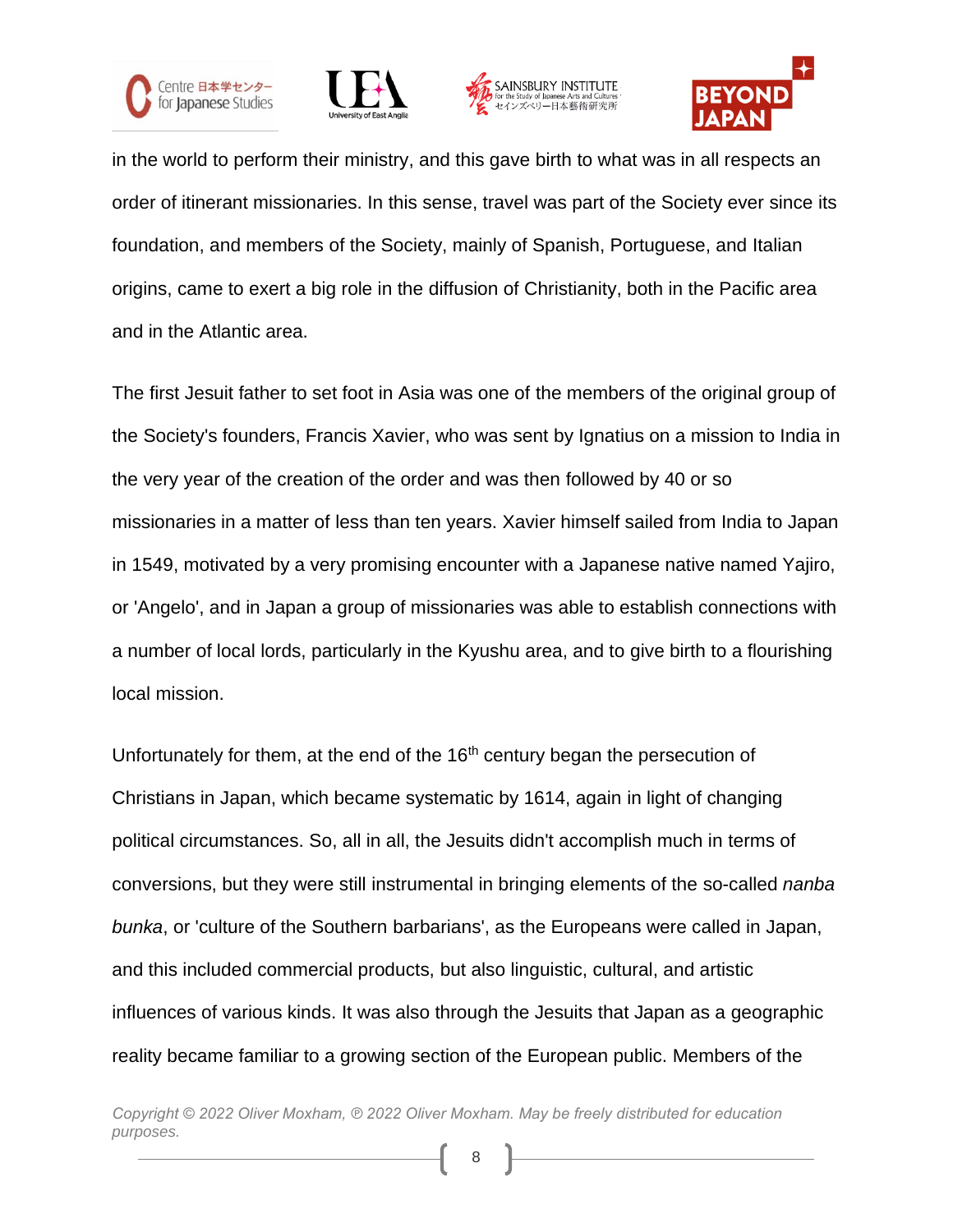







Society sent regular records to their superiors in Rome meant not only to relay information but also to spread the defined news, also as a way to gain patronage for the Society, and this was why the letters, in edited form, were often commercially distributed and became vehicles through which the European public collected information about the countries in which the missionaries were stationed, including Japan.

It was also through the mediation of missionaries that the Japanese travellers reached Europe. The first group travelled there as part of the so-called 'Tensho Shisetsu', or 'embassy of the Tensho era', which is the time period going from 1573 to 1592. The embassy was nominally sent by a group of local lords from Southern Japan, but in reality it was carefully orchestrated by the Jesuit Alessandro Valignano, who wanted to showcase the success of the Japanese mission in Europe. It was composed of four very young boys who left Japan in 1582 and travelled through India to Portugal, Spain, and Italy, and returned in 1519 after a very long, memorable journey where they were received by many representatives of the European nobility.

Then in 1613, a second embassy, this time promoted by the Franciscan Luis Sotelo and by the dignitary and explorer of Hasekura Tsunenaga in the name of the local lord of Northern Japan, reached Europe again, but this time travelling through the Pacific and Mexico.

**OM:** I see. It's fascinating to hear about those young boys being sent to Europe from Japan. A lot of the history around this period tends to emphasize Europeans going to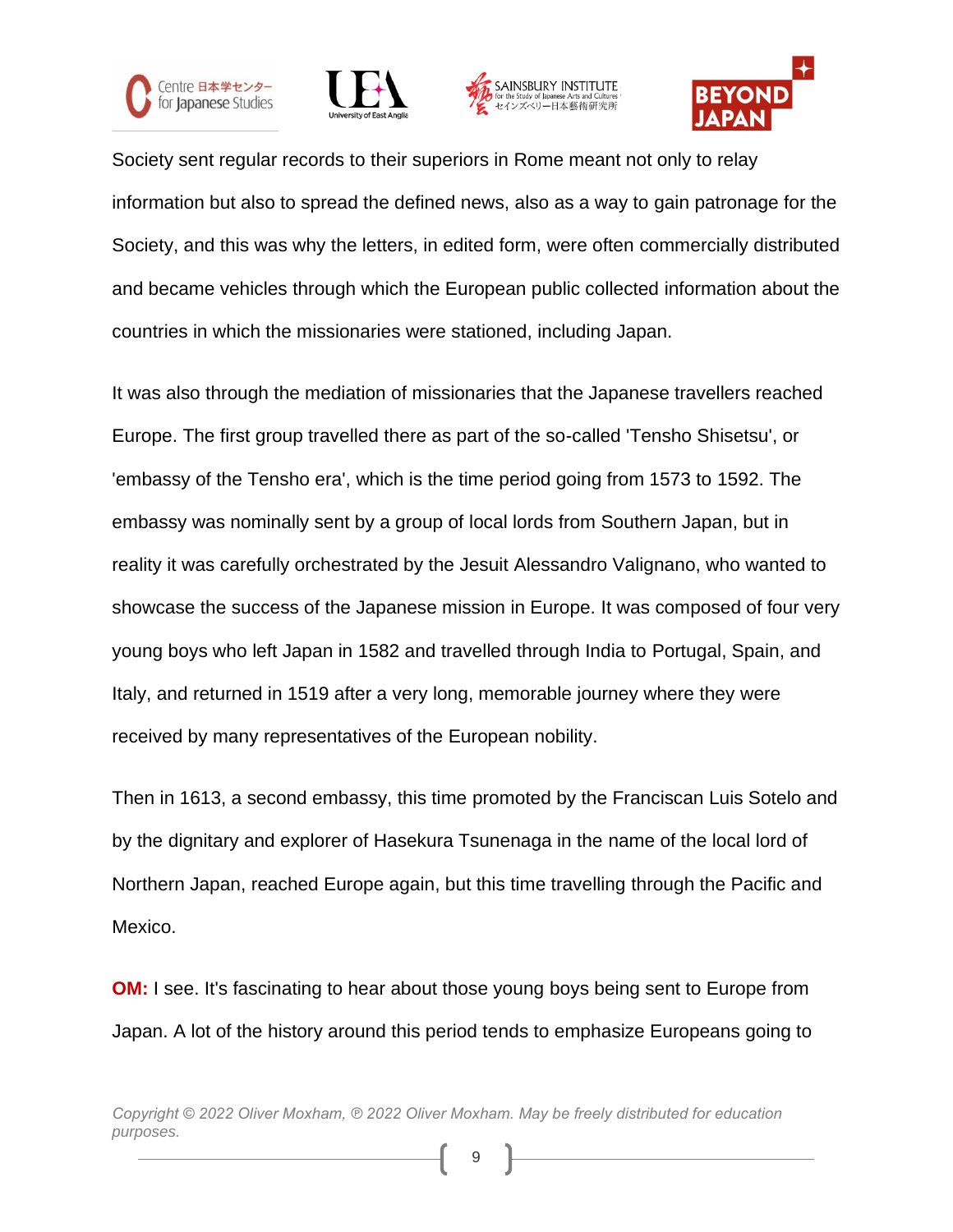







Japan and writing back home about it. Is there any Japanese literature from the time about travels in Europe?

**SF:** Not much Japanese literature, but there's a lot of literature published in Europe about that because the embassy made a great impression in Spanish, Portuguese, and Italian cities. So, we have both archival documents recording the passing of the boys who travel to the different members of the Italian, Portuguese, and Spanish nobility, and we also have the gazetteers and other published materials announcing their passing.

**OM:** So, while you've looked at the Jesuits travelling to and from Japan, you've also looked at recreational travel in the late Edo period. After the country had closed its borders to foreigners, how did this differ from religiously motivated travel?

**SF:** I actually argue that there is a level of overlap between the two, at least as far as late Edo period travellers were concerned. So, the Tokugawa family imposed a number of travel restrictions, not only on journeys abroad but also on travel within Japan. These measures were devised as a way to preserve the power of the Tokugawa as the selfdeclared peacekeepers of Japan after a long period of internal war. However, a number of people were still allowed or even required to travel for a variety of reasons.

There were, for example, the officials and messengers serving the Tokugawa, the scholars who embarked on journeys for their studies and sometimes conducted service for the authorities, and the local lords who had formed loyalty to the Tokugawa were required to build residences called *yashiki* in the Tokugawa capital in order to comply to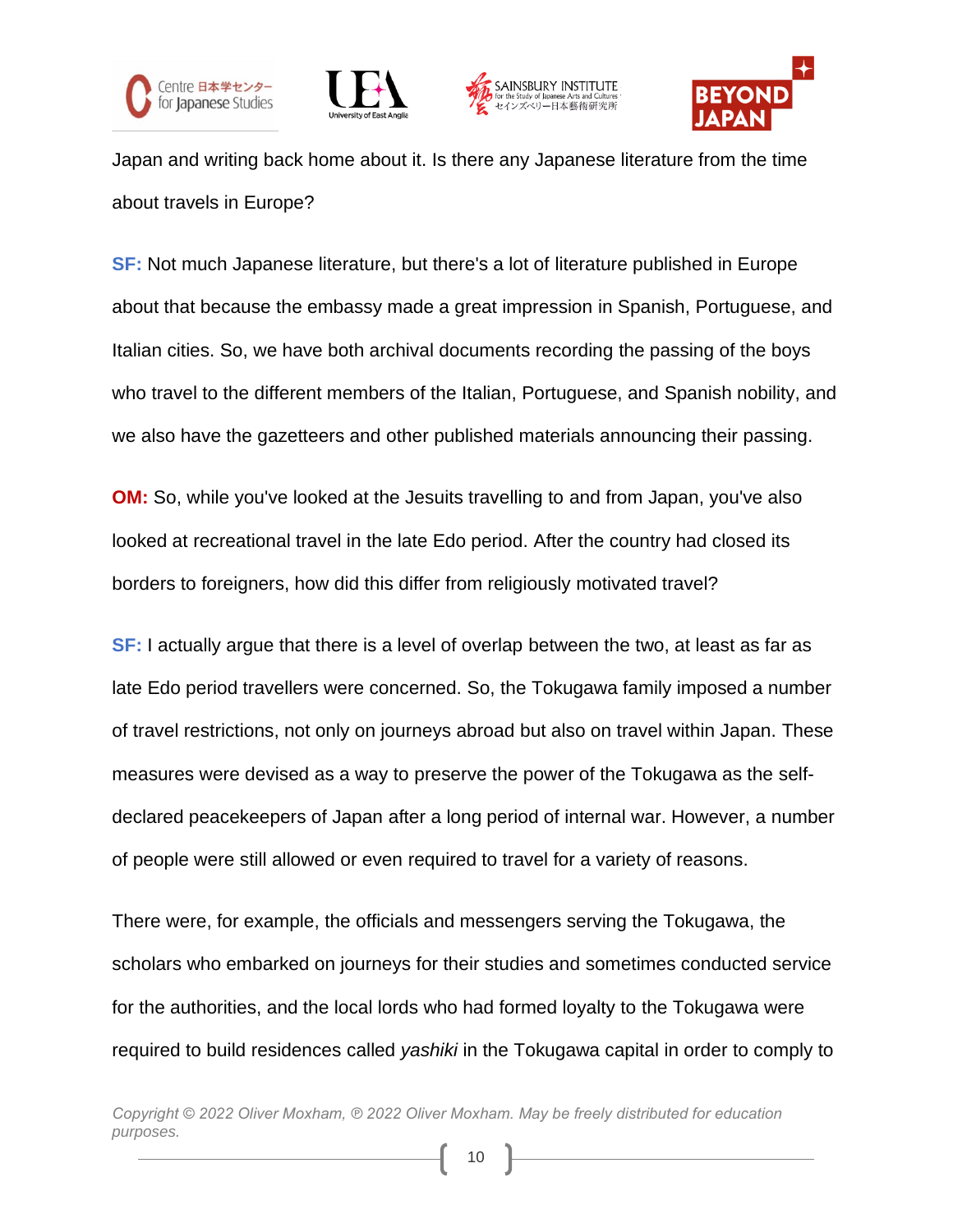







a complex hostage system called *sankin-kōtai*, or 'alternate attendance'. In accordance with this system, parts of their families had to live in Edo permanently, and the lords themselves had to periodically travel there with their retinue of warriors, alternating between living in the capital and in their domains.

There were also, of course, people shipping goods or moving around to provide services. The Tokugawa themselves were actually frequent buyers of some products that came from far away locations. For example, the tea they consumed was especially imported from Uji near Kyoto. So, it happened that even if initially the Tokugawa did not intend to allow massive movements of travellers, the very nature of the political structure they controlled made it basically inevitable.

It also happened by the end of the  $17<sup>th</sup>$  century, as the country remained politically stable, that the Tokugawa became more lenient in granting travel permits for other reasons, particularly health and religious reasons, in a way that sometimes allowed a little bending of the rules, and that's where recreational trouble came into play. Authorities were particularly keen on granting permits for religious travel, and in some cases, pilgrimage was even considered a desirable or necessary step in the life of a young adult. The diffusion of pilgrimages was also helped by political stability, which meant that the country was relatively at peace and that roads were well controlled and safer by improvements made in the road system, which made it quicker to move around. [Also], a general rise in living standards meant that more people could afford to travel.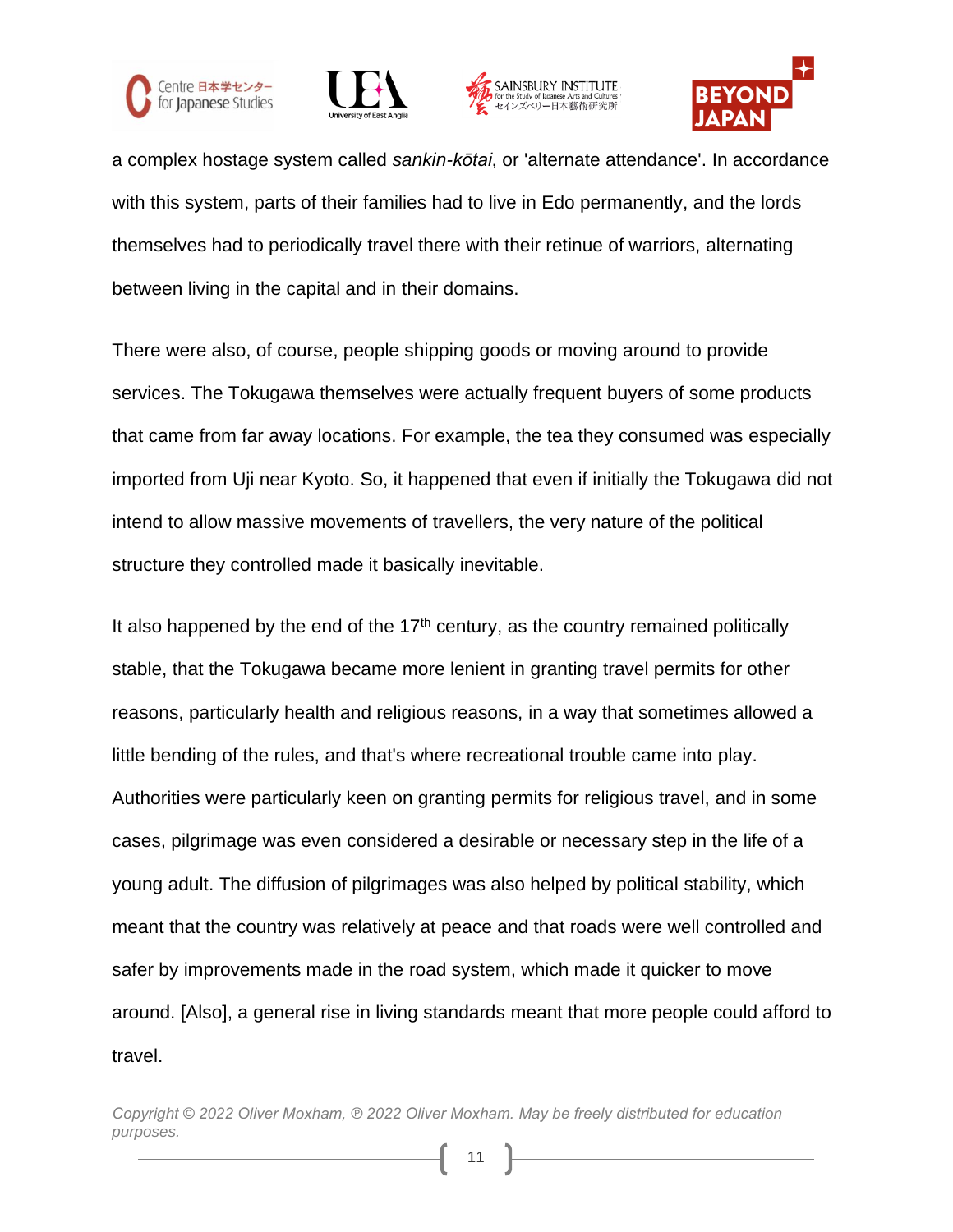







Another factor was the flourishing of religious confraternities called *kō*, which organized journeys to temples, shrines, and to the sacred mountains of Japan. As a result of these many factors, by the beginning of the 19th century, a real pilgrimage boom was taking place in Japan. In the context of this boom, religious travel ended up encompassing also a recreational dimension. As the authorities tended not to endorse travel motivated solely by recreation, pilgrimages became an occasion for what was called *yusan tabi*, or 'pleasure-seeking travel', or *monomi yusan*, 'sightseeing'.

A way to escape from the everyday, pilgrims tended to travel to faraway destinations with an unprecedented rate and frequency, and they also tended to follow different routes in the outbound and return legs of the trip to touch as many landmarks as possible along the road. They tended to specifically aim for *meisho*, a term that can be translated as 'famous places', and a term that encompassed a large variety of sites such as historical sites, or *kyūseki*, famous literal landmarks of *utamakura* (famous poetry), sightseeing spots, but also commercial activities of various kinds. For example, inns, restaurants, and shops provide huge sections within travel guides. Trips were consequently often several weeks and even months long, above all for members of confraternities and for wealthy travellers. Religious sites such as temples and shrines were, of course, considered *meisho* in their own right, and they were visited for reasons that often went beyond their sacred nature.

Some pilgrims even lost sight of the religious meaning of what they were doing. We have reports, for example, of pilgrimage travelling to the Ise Shrine, which was one of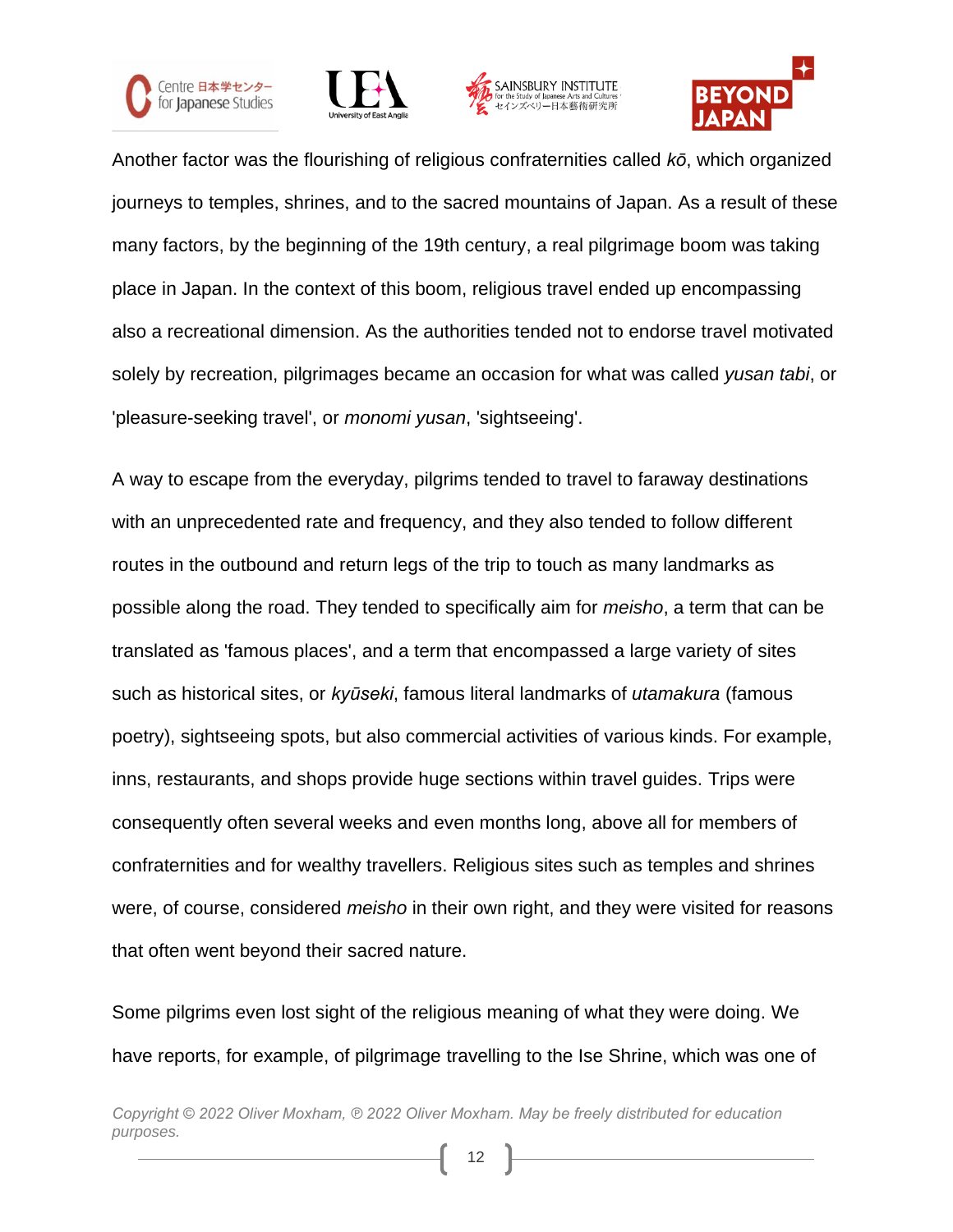







the most popular pilgrimage destinations, and then barely visiting it, and rushing to the commercial activities and entertainment of the *monzen-machi*, the 'temple-front town', and major temples and shrines from their side capitalized on the influx of travellers, offering lodging, food, and even souvenirs to pilgrims.

In this sense, even if the Tokugawa government never officially recognized pleasure seeking as an acceptable reason for travel, the Edo period marked in all respects the birth of a tourist industry in which religious travel played a central role.

**OM:** So, let's turn to your virtual exhibition, 'Travels in Tokagawa Japan, 1603-1868: A Virtual Journey'. What themes does the exhibit cover and what inspired you in its curation?

**SF:** So, the virtual exhibition was created in partnership with the John Ryland's Library as part of my Marie Curie project. One of the objectives of the project was to announce the Japanese collection at the Rylands, making its travel-related material, particularly its maps, more widely accessible both to a public of specialists and to a more general public. A project that was more specifically addressed to specialists was the Japanese Maps Portal that we created with the Manchester Digital Collections, a metadata-rich and high-resolution image repository specific for research collections as ways to engage with visitors.

Instead, we opted for collection encounters and for exhibitions. A physical exhibition was launched within the Rylands Gallery in November 2021, and it closed at the end of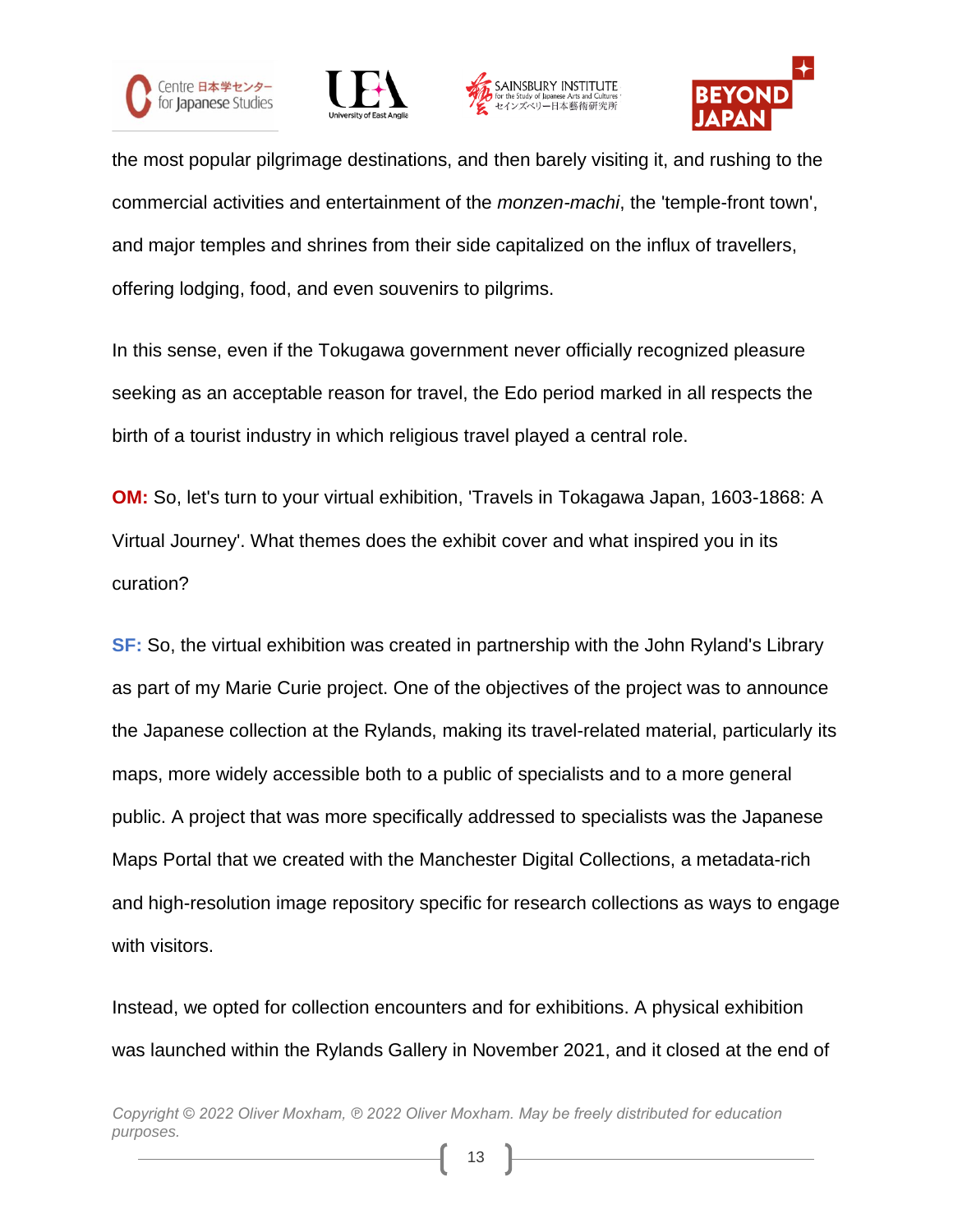







this past March, and the virtual exhibition was launched in October 2021 as a permanent feature of the Manchester Digital Exhibition's website. In this sense, the exhibition's original aim was to showcase the Japanese maps collection permanently and in a way that might be engaging for a public of non-specialists. We linked every item in the exhibition to the detailed descriptions included in Manchester Digital Collections, but I also created an exhibition-specific, shorter description, which would give viewers an immediate sense of the item, and I also developed a narrative which put every item in context.

My inspiration in creating the narrative was the idea to at least partly recreate for visitors the experience of using the items in the ways they were originally envisioned for. In other words, considering this is a travel-related collection, I wanted to offer our visitors the opportunity to experience a sort of virtual journey in pre-modern Japan. The landing page of the exhibition briefly illustrates how in Edo Japan, or Tokugawa Japan, the ruling Tokugawa family banned travel with the exception of travel connected to a number of essential reasons, and it also describes how well some people found ways to circumvent the restrictions. Many also had the opportunity to travel virtually thanks to cartographic and topographic materials.

Then the exhibition is structured into three main sections, each one focused on a central theme. The first section, 'Japan and the Outside World', illustrates how, even if travel abroad was banned, cartography made it possible for the public to put Japan in relation with the wider world and far away travel destinations, and also to learn about foreign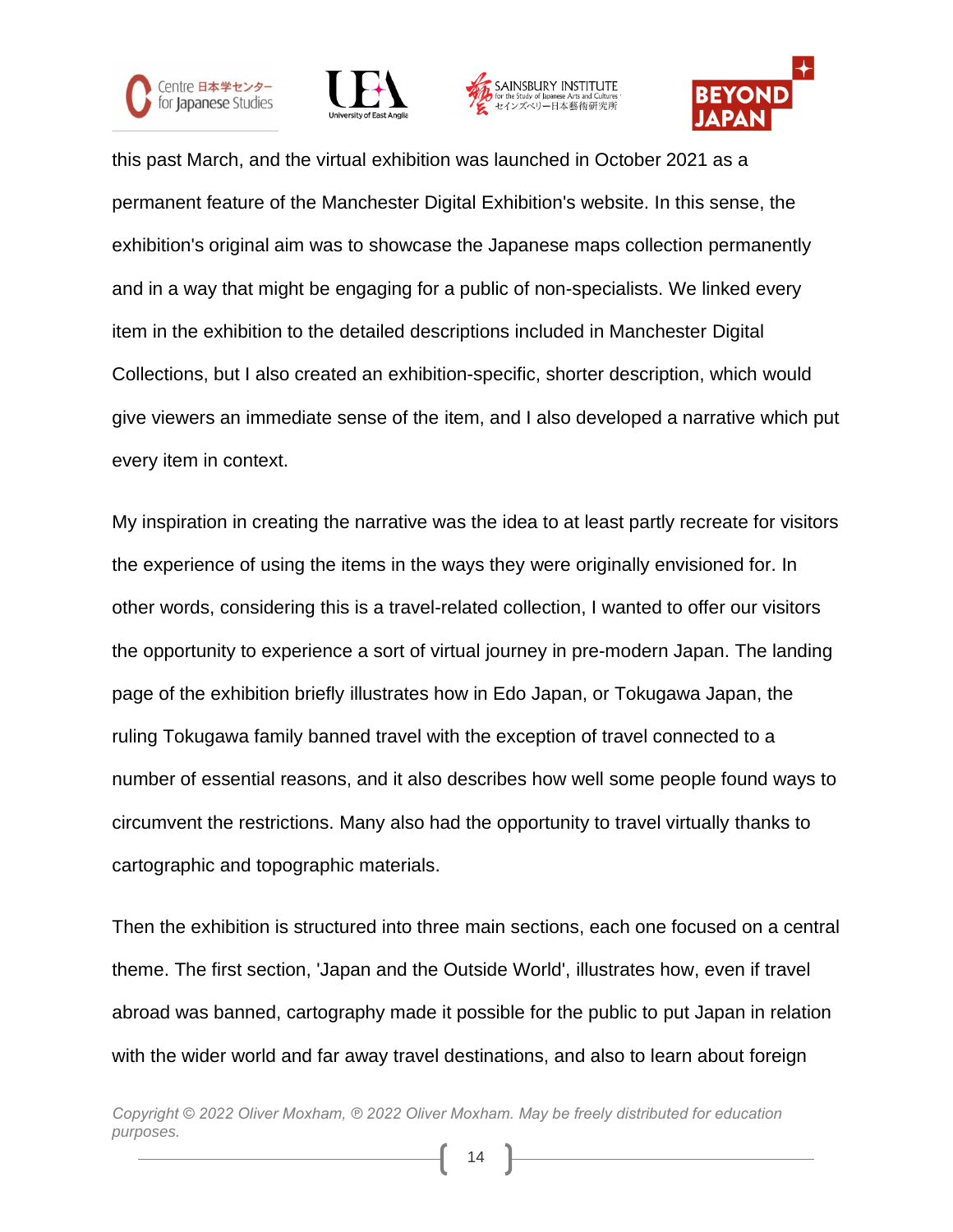







Sciences, particularly European surveying and cartographic techniques imported from the Dutch.

The second section, titled 'An Interconnected Country', then presents images and maps that reflect the nature of premodern Japan as a partially centralized state with a complex web of internal communication networks. A subsection, titled 'The Countries Within the Countries', focuses on the Japanese state internal structure of provinces and regions, and another subsection, titled 'Spider Web Routes', focuses on items mapping sea and land routes within Japan.

Finally, the third section, titled 'The Worlds Within Japan', illustrates the logistics of travel within the country and focuses on key travel destinations and how they were represented in cartography and topography. In this section, there are three subsections which focus respectively on Japan's national or famous places, which were popular travel destinations that had some sort of artistic sacred landscape of commercial relevance.

On Japanese cities and the way they were represented in maps in a rolling urban society and on ports in Japan that, at different stages of Japanese early modern history, allowed the supervised presence of and commerce, with foreigners becoming bridges to the outside world, we decided to enrich this section of the exhibition with the GIS Map of Japan Digital Map of Japan, where all the items included are linked in correspondence with their actual geographical locations. Through the map, visitors can better envision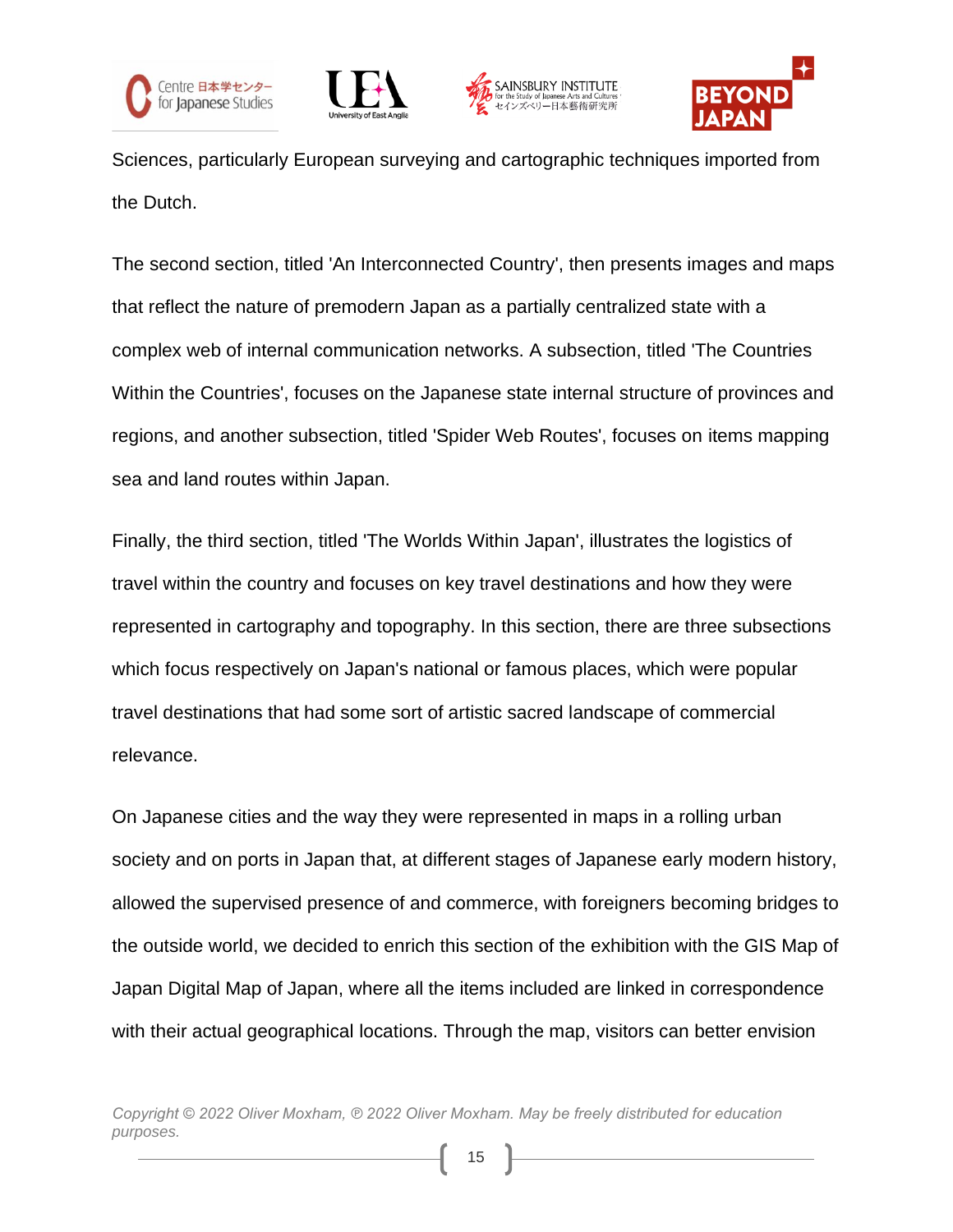







the geographical distribution of the travel destinations, and they can also choose to navigate them more freely in a way that is independent from my narrative.

My hope is that by exploring the exhibition, visitors will allow themselves to metaphorically get lost and will get to virtually experience the geographical reality that is both physically and temporally remote.

**OM:** Fascinating, and any listeners who would like to follow up on this will find a link to the exhibition in the episode description afterwards. So, as we mentioned earlier, where you have travellers, you also have the distribution of literature and knowledge, something at the heart of your exhibition. Through its displays of beautifully illustrated maps, it's easy to find yourself longing to have walked the scenic roads of Edo Japan looking over these, but you make the case that many living in Japan at the time would have done the exact same thing due to obstacles to travel. Could you unpack that for us a bit?

**SF:** Yeah. So, I've already mentioned that the Tokugawa family put travel restrictions in place as a way to preserve political stability in the country and how a number of people were still allowed or even compelled to travel. However, not everyone had the same access to travel. For a start, some local authorities were stricter than others in granting travel permits. Moreover, class, status, and gender were two factors that had an impact on the possibility to move and also to access specific spaces. For example, even if – or maybe precisely because – they were at the top of the social hierarchy, men and women from the samurai class, the warrior class, had usually less chances than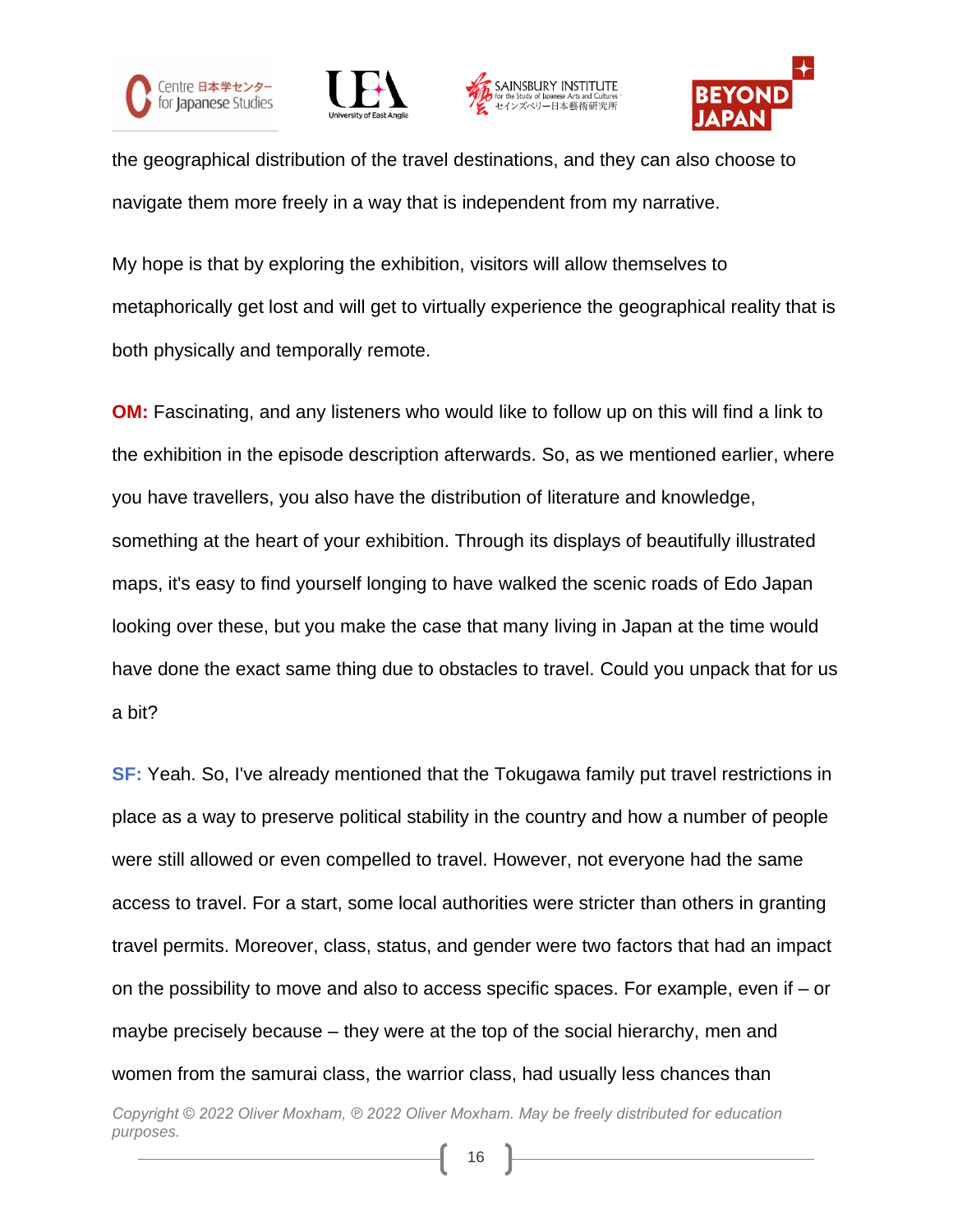







commoners to engage in pilgrimages and in recreational travel. Women belonging to the higher ranks of the samurai class were expected to move only for strictly official business, such as when they got married and moved into their husband's home. In particular, samurai women residing in Edo were usually hostages in the context of the *sankin-kōtai* system, the 'alternate attendance' system that I described earlier. So, they were legally bound to stay in the Tokugawa capital.

For men too, social obligations made it difficult to leave their stations even at times of the year such as winter where peasants were more at liberty to temporarily neglect their jobs. Even taking detours from official journeys to embark on pilgrimages required explicit permission from the authorities. Moreover, lower-ranking samurai often didn't have the financial means to travel, so the vast majority of travellers tended to consist of male commoners, above all, merchants.

Women commoners did travel in far greater numbers than before and, while we know of only a few confraternities who had women as their members, it was not so uncommon for them to join their assets in pilgrimage even if some sacred spaces were restricted to them. Women, on the other hand, were still bound to their role into the economy of their households and to their husbands who, in theory, had to give them permission to leave. We do have testimonies of women flaunting the rules, above all in the context of wellaccepted pilgrimage practices, such as the pilgrimage to Ise Shrine, but generally speaking, it was above all women who could not claim a direct relation to a man, such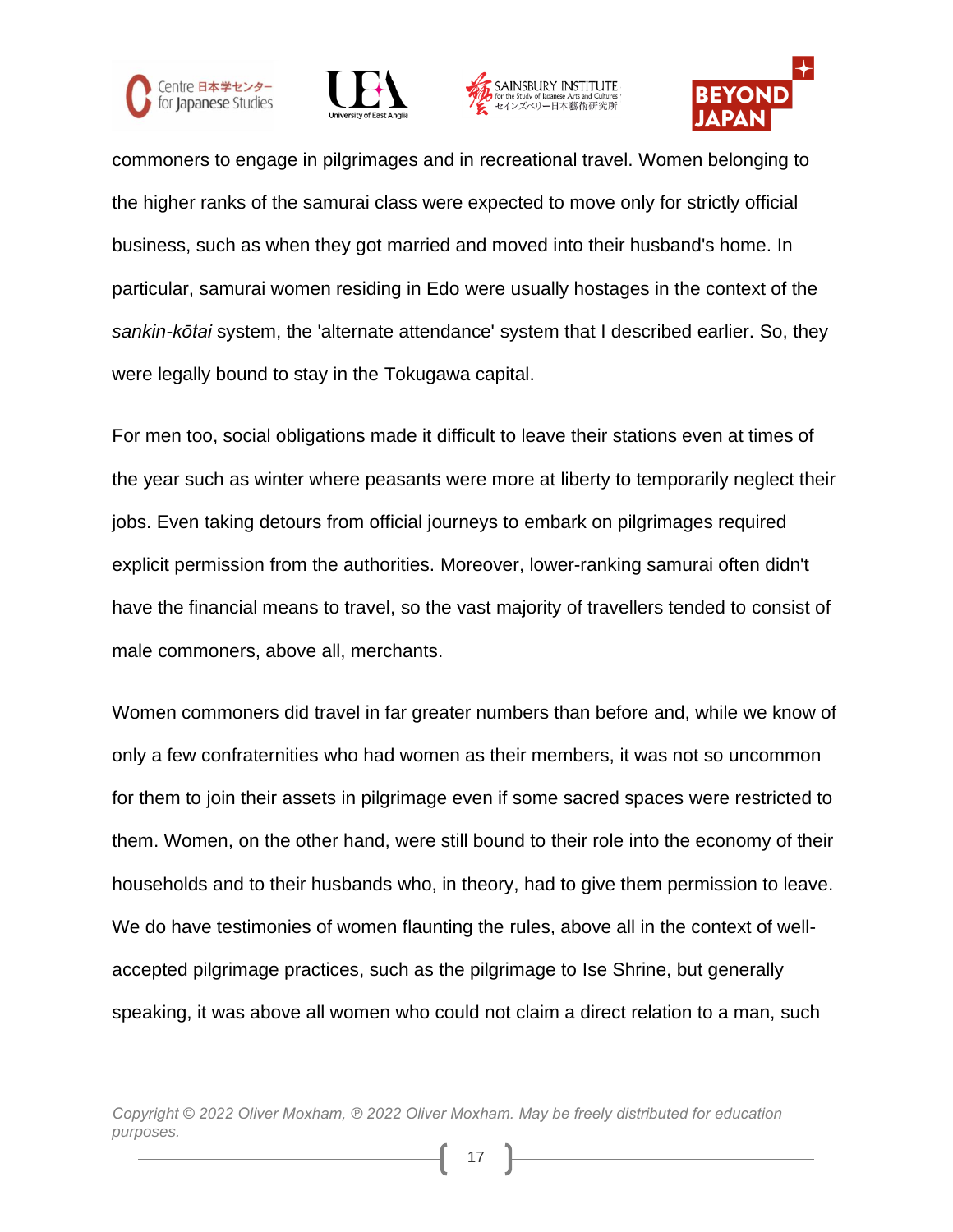







as nuns, widows, and unmarried women, or those who were at the fringes of society that had greater freedom to travel.

So, for those who couldn't embark on a journey, either because they couldn't get permits for it or because they couldn't afford it, literature was one effective way to travel with the mind. Just as today we travel with the world using books, television, and the Internet, with tools such as the virtual exhibition, people from the Edo period could and would embark on virtual journeys thanks to travel-related objects, literature, and art, and they were helped in this by the commercial print revolution that happened in Japan in the Edo period, a revolution that was connected on the one hand to innovations in printing techniques and on the other hand to a growing literacy rate, also favoured by the general rise in living standards that I have already mentioned.

Commercial publishing houses grew and increasingly turned to producing literature addressed to consumers of all social standings, and with the growing popularity of travel and the development of a tourist industry, travel literature, and other travel-related printed media came to play a major role in the editorial policies of many of them. Woodblock printed maps such as those included in the virtual exhibition were part of that editorial culture and, as the exhibition shows, they included many different kinds of material road maps, regional maps of famous places, city maps, or maps of specific sites, above all religious sites. Many of these maps were not drawn to scale or with exactness in mind and, in many cases, they were too big to be even brought on the road. What inspired them was the idea of captivating users and to guide them virtually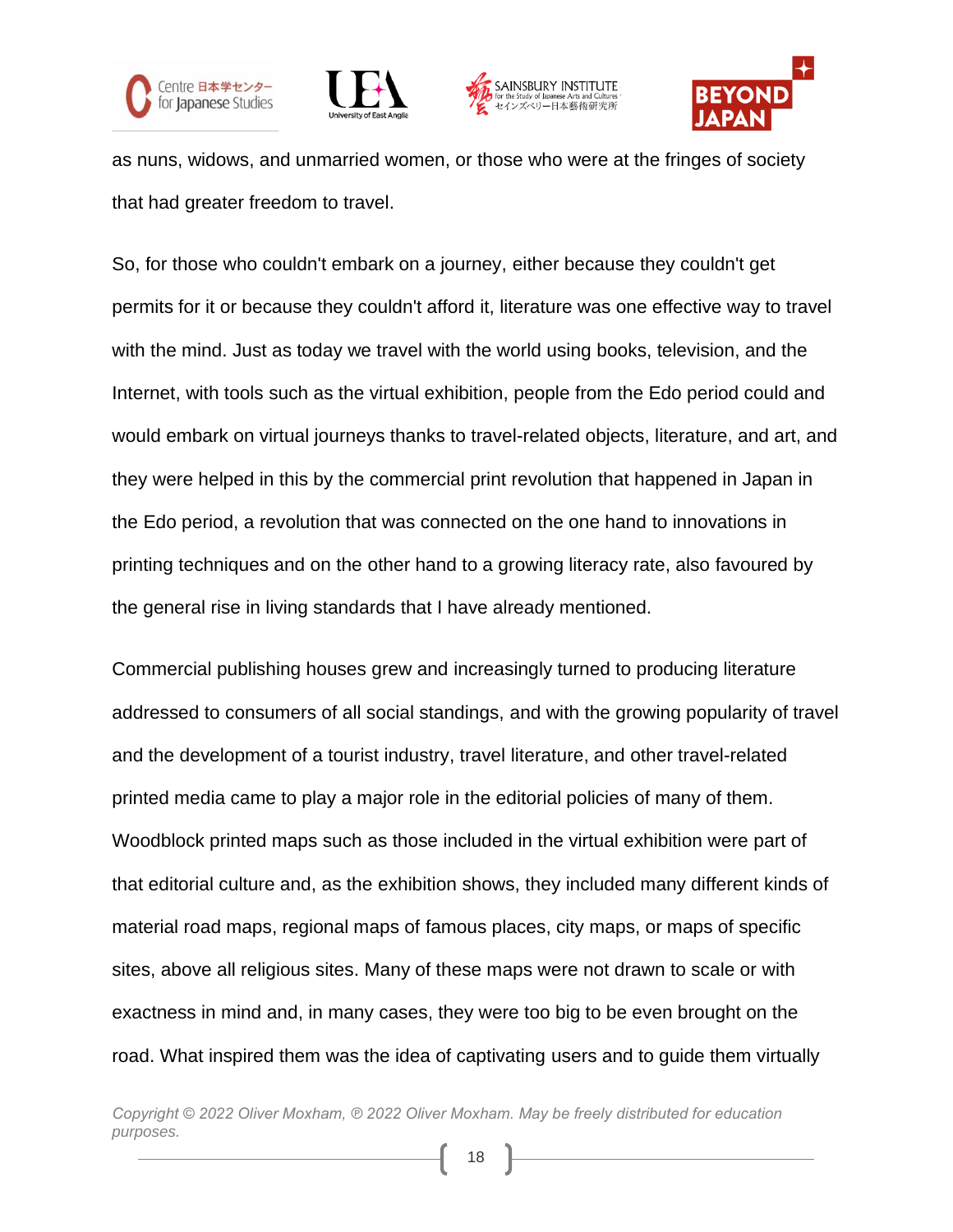







within the location, hence also the frequent use of a hybrid cartographical and pictorial style.

Moreover, travel was a dominant theme also in other media. For example, the board games called *dōchū sugoroku*, which were a sort of snake and ladders game, were very popular for both children and adults. The paper board of the games often featured major highways such as the very well-known Tōkaidō highway. Travel-related visuals included a wide range of landscape prints and also travel guidebooks, some clearly meant for imaginary travel rather than an actual guide to be taken on the road. This is, for example, the case of the illustrated guides called *Meisho Zue* or 'Illustrated Guides to Famous Places', which were very large multi-volume books with detailed pictures and descriptions of famous places, complete with historical and legendary narrations. Ample geographical and topographical sections were also included in many encyclopaedias, sometimes also depicting real and invented foreign countries.

Last but not least, there were fictional works, in particular, ever since the 17th century, many picaresque stories were published featuring two main characters on a journey, *Tōkaidōchū Hizakurige*, translated as 'Shank's Mare' by the author, Jippensha Ikku, was published in 1802 as one late example of this literary trend, and after its release it became a true best seller. So, works like this served to stimulate and guide travel, but they were also a way to explore Edo Japan with the mind without leaving one's home. The popularity of topographic media, even in peripheral areas, contributed to the development for the first time in Japanese history of a shared geographical and also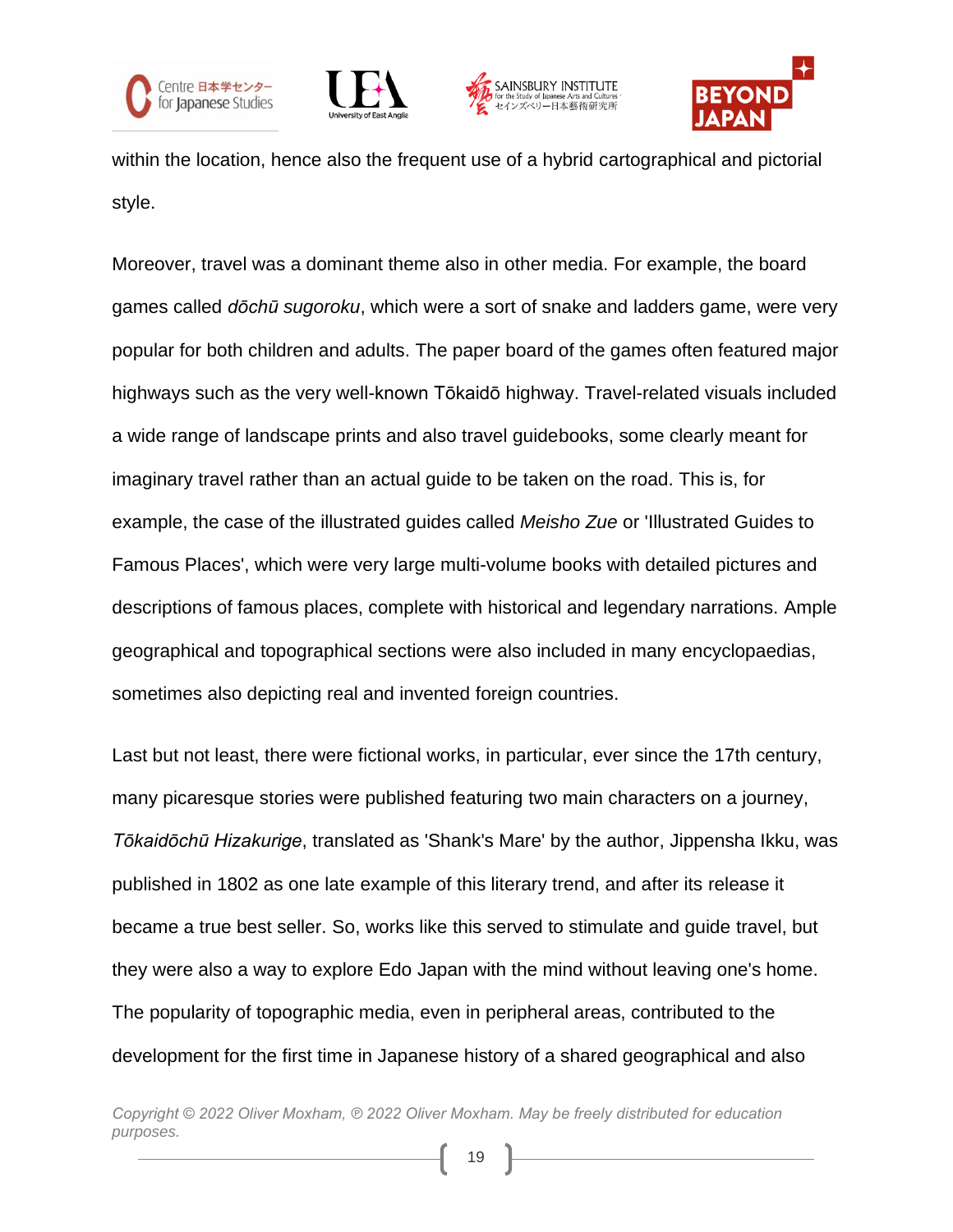







social lexicon among people belonging to different local cultures and to different social classes.

**OM:** As a slight aside, it's remarkable, looking at these maps now, how accurately they captured enormous tracts of land. I've always been curious how are panoramic bird's eye view maps created in Tokugawa Japan?

**SF:** So, it depends on the map, but in many cases the route was some type of land survey, either conducted by the author of the map or by some previous surveyor. For example, one of the items in the Rylands Collection displayed in the virtual exhibition is a beautiful aerial map of Mount Fuji called *Fuji Sanshikedenzu*, or 'A Complete Map of the True Form of Mount Fuji'. This is by an artist named Hashimoto Sadahide who was active in the mid-19<sup>th</sup> century and was famous for his very accurate and bird's eye views, both in landscape prints and maps, and those in some cases were based on previous sources, but mostly they were based on actual journeys to the place by the artist, who would walk around it and reconstruct it by assembling a collection of partial views.

In other cases, the landscape was represented in a perspective that was pictorial rather than cartographical from a specific point of view, and this was the case, of course, of many landscape prints, but also of some hybrid cartographic and pictorial materials. For example, the virtual exhibition includes a 19<sup>th</sup> century illustration of the famous places of Edo, where the city is represented as a whole in a way that clearly draws on city maps,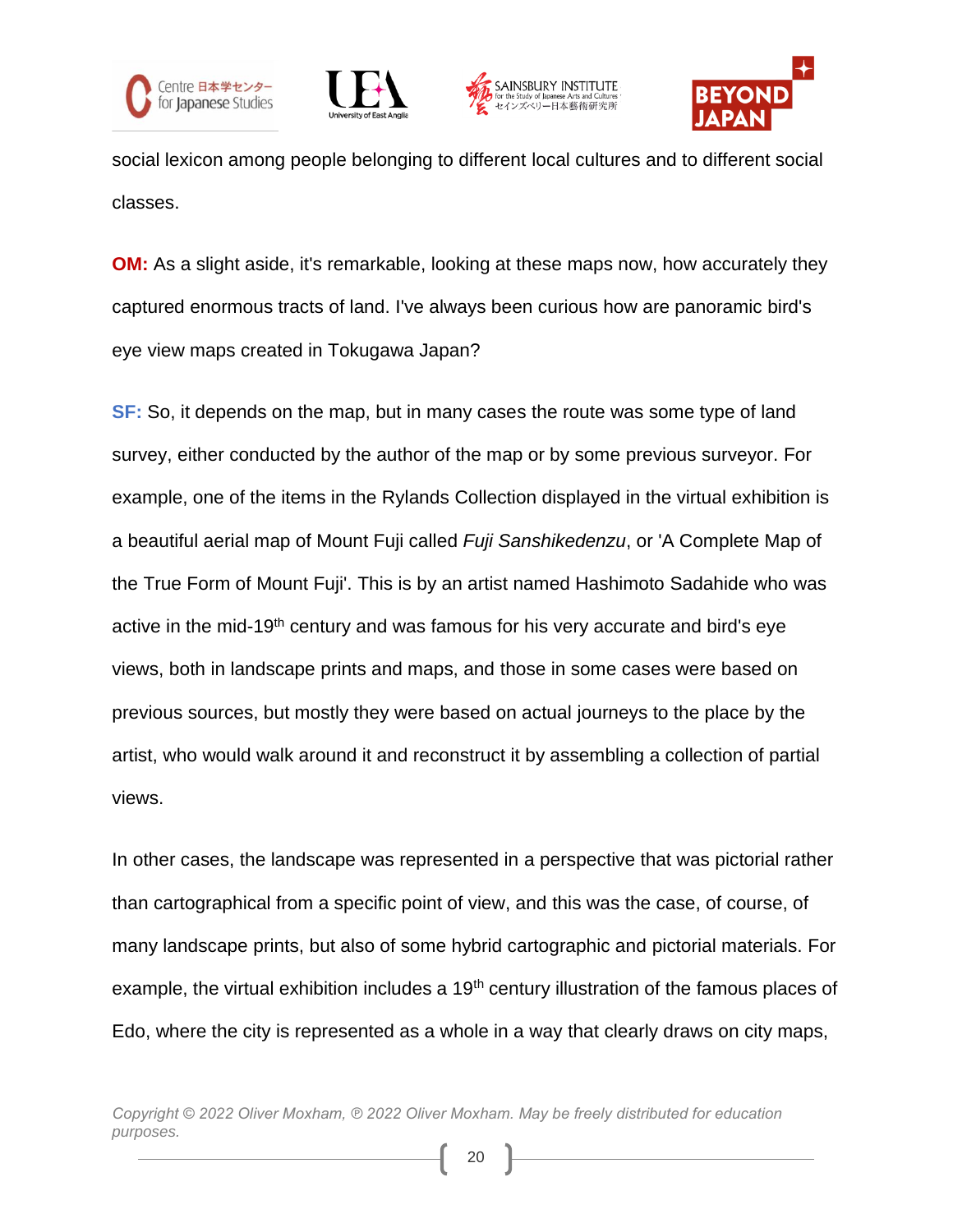







but in single point perspective as seen from the direction of the present-day Sumida ward.

Other types of maps were based on the use of Dutch surveying techniques, that is, on land measurements supported by the use of a sextant, and that type of knowledge was strictly reserved for Shogunate officials, at least until the mid-18<sup>th</sup> century, and it was not very widespread even after that. However, commercial maps of larger areas, such as provincial and regional maps, road maps, and city maps where in many cases based on administrative maps drawn through official Shogunate service. For example, the map of the Tōkaidō highway titled *Tōkaidō Bunken Ezu*, or 'Sectional Map of the Tōkaidō, included in the virtual exhibition, was based on a mid-17<sup>th</sup> century map drawn on the basis of a survey conducted by two cartographers in the service of the Tokugawa.

Of course, even with an administrative map as a model, the commercial version tended to be different from the original. There was a matter of censorship of classified geographical information, but there was also the fact that commercial maps tended to alter the original model in order to cater to the interests of the public. A very clear example of this are maps of the old imperial capital of Kyoto. Maps of Kyoto produced in Edo period, mostly at their origin were a group of administrative maps commissioned in the first half of the  $17<sup>th</sup>$  century by the Tokugawa to the Nakai, a family of master cartographers appointed to manage public works in Kyoto. Their maps were black and white, highly detailed, and very functional, and they only represented the central area of the city, the section called *rakuchū*, which literally means 'within the capital'.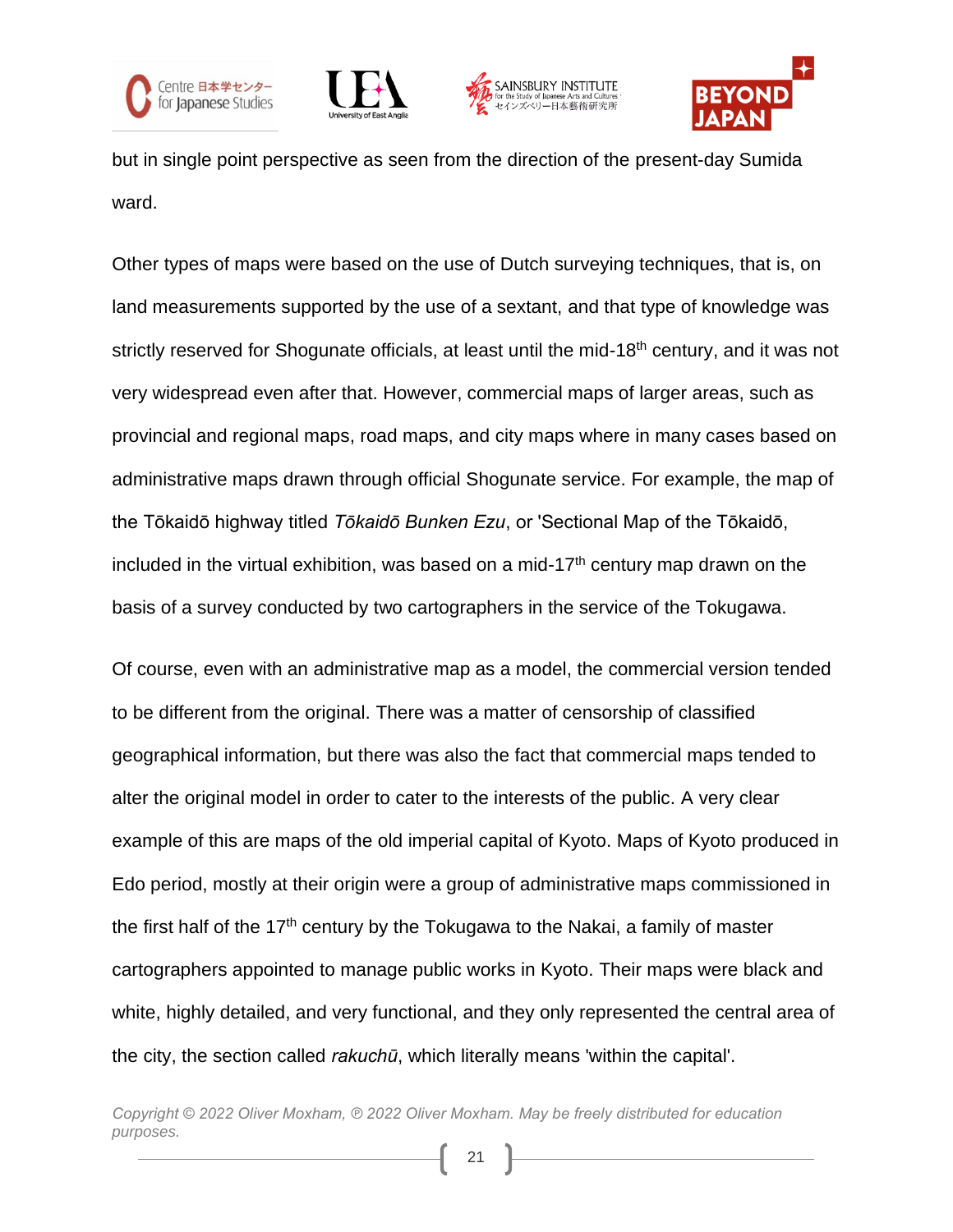







Later commercial maps took their model, but they expanded on it. For example, they started to represent the area called *rakugai*, which literally means 'outside of the capital', and which basically included the hills in the outskirts of Kyoto, where many of the travel attractions of the city, such as temples and shrines, were actually located. Including *rakugai* meant that for the majority of the commercial maps the scale actually tended to be very inaccurate, as the area around Kyoto had to be compressed in order to include all the attractions, but objectivity wasn't necessarily a preoccupation. On the contrary, the scale of certain buildings in the outskirts, for example, the Kiyomizu Temple was exaggerated on purpose and made even more conspicuous by the addition of colours and of pictorial elements, and this is actually a point worth making: richness in details didn't necessarily mean accurateness. What really mattered for most commercial map creators was capturing the imagination of viewers.

**OM:** Amazing. I must admit, the ban on foreign travel, strict checkpoints, and 'essential travel only' rules sounded eerily familiar to our most recent circumstances in the COVID-19 pandemic. I'm sure many of our listeners are looking at travel adverts to Japan with the same longing as many Tokugawa Japanese poring over maps. Following this exhibition, what do you think drives this common desire to travel?

**SF:** I think I'll borrow the words of Jippensha Ikku, the author of the fictional work I mentioned earlier, *Tōkaidōchū Hizakurige*. I will quote a small passage from the translation by Thomas Sachel, titled 'Shank's Mare'. This is on page 237: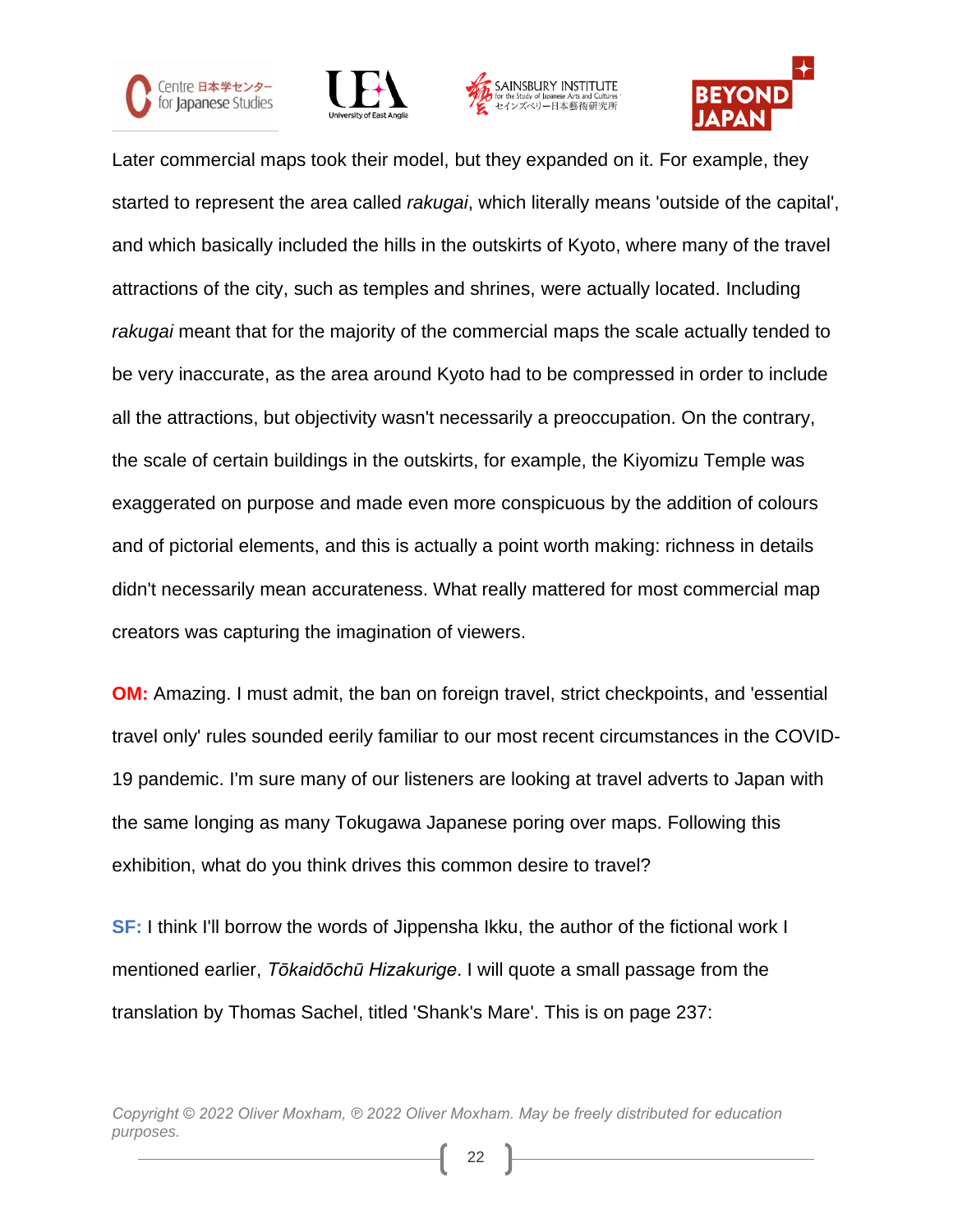







"Naturally, one is curious about the people who are travelling the same roads, and those whose fates are linked together at the public inns are not tired by convention as when they live in the same row of houses, but can open their hearts to each other and talk 'til they are tired. On the road, also, one has no trouble from bill collectors at the end of the month, nor is there any rice box on their shoulder for the rats to get at. Truly, travelling means cleaning the life of care. With your straw sandals and your leggings, you can wander wherever you like and enjoy the indescribable pleasures of sea and sky."

I love how universally this applies and how modern it sounds, and I think it is a very effective description of the joys of travel. In travel there's, first of all, an element of discovery of new things, which I think appeals to a very core characteristic of human beings, curiosity, which translates in a thirst for knowledge and for new encounters.

Then there is another element which is the escape from the everyday. Travel encompasses a destruction and temporary respite from common worries, be it physical travel or be it being lost in a book or in a piece of art. In the COVID-19 pandemic, I think we truly realized just how enriching and relieving travel can be as an experience. With the exhibition, the staff at the Rylands and I actually hoped to offer a small opportunity for escape from confinement. So, the project was in a sense also a child of the pandemic.

**OM:** Beautiful. Well, thank you for answering all my questions, Sonia. Before we finish the episode, could you share with us what other projects are currently working on?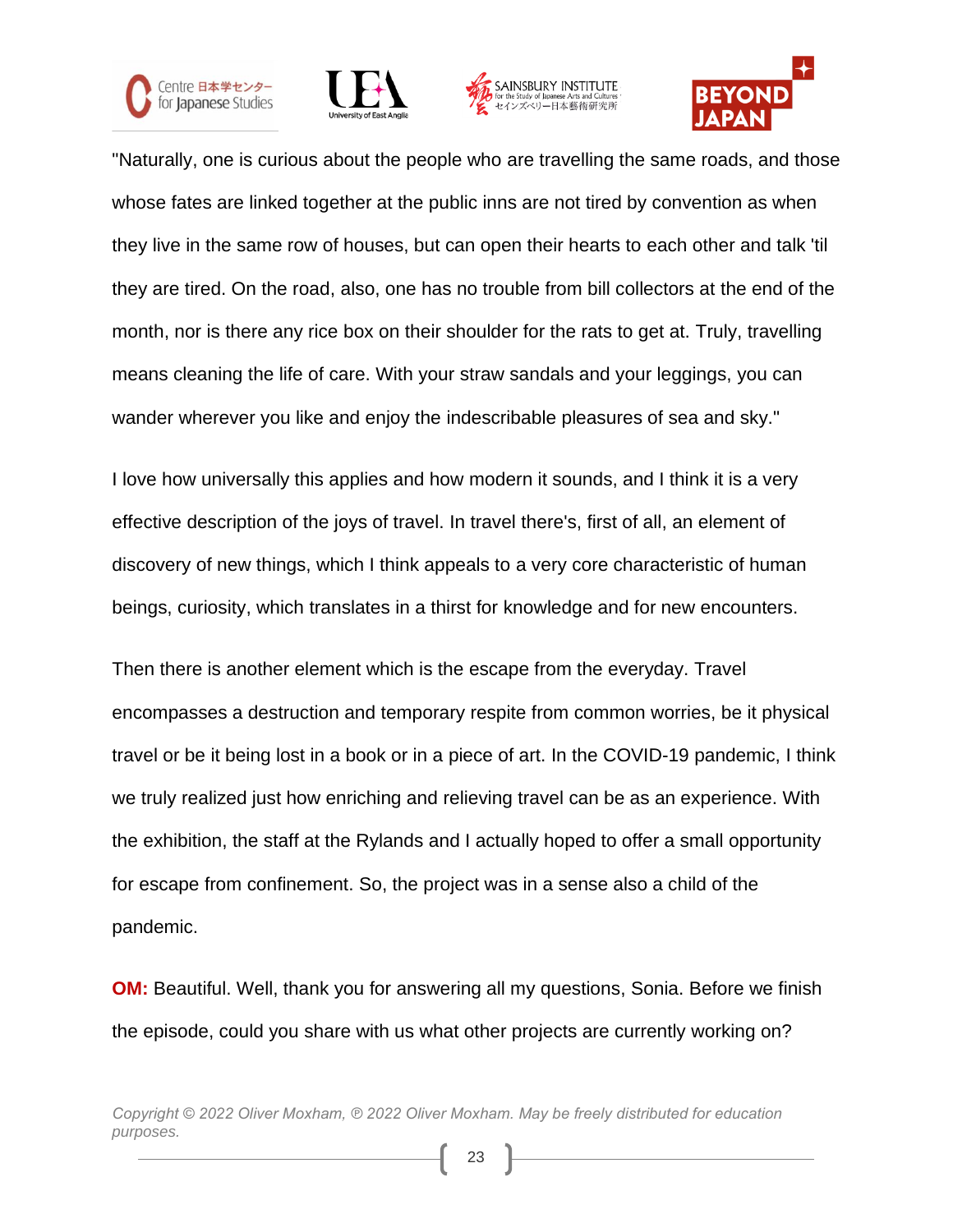







**SF:** First of all, many thanks to you too for having me here today, it was very fun. So, as for my current projects, aside from wrapping up a few residual ideas for publications connected to my Marie Curie [project], I'm actually settling into a new job right now as a tenure-track researcher at the Department of Humanities at the University of Turin in Italy. We started a nice partnership with the Oriental Arts Museum of Turin, where an exhibition on Japanese *kakimono*, that is paintings displayed on wall hangings, just closed this week, and some of those were landscape paintings. We had the occasion to do a few public engagement events together, and I hope this will lead to future collaborations, maybe also for digital projects.

In terms of research, I have moved on a little bit from the Tokugawa period to the Meiji period. At the Rylands, I also had the occasion to work on a late-19<sup>th</sup> century tourist map of Japan by a society called the *Kihin Kai*, or 'Welcome Society', which was one of the earliest associations for the promotion of tourism in the world, and this led me to interrogate the ways in which tourism and travel maps and guidebooks were used as tools of soft power at an early stage of Japan's history as a nation state, which has translated in an article recently published for Japan Forum. I'd love to work further on this.

I've been recently involved in a research group at the University of Geneva for a project on globetrotters at the end of the 19<sup>th</sup> century, and I'm very excited to work on it. Moreover, as a little side project, I'm also working with Dr Rebecca Widely, a former colleague from the Rylands, on a project on a Meiji period traveller of a different kind, a